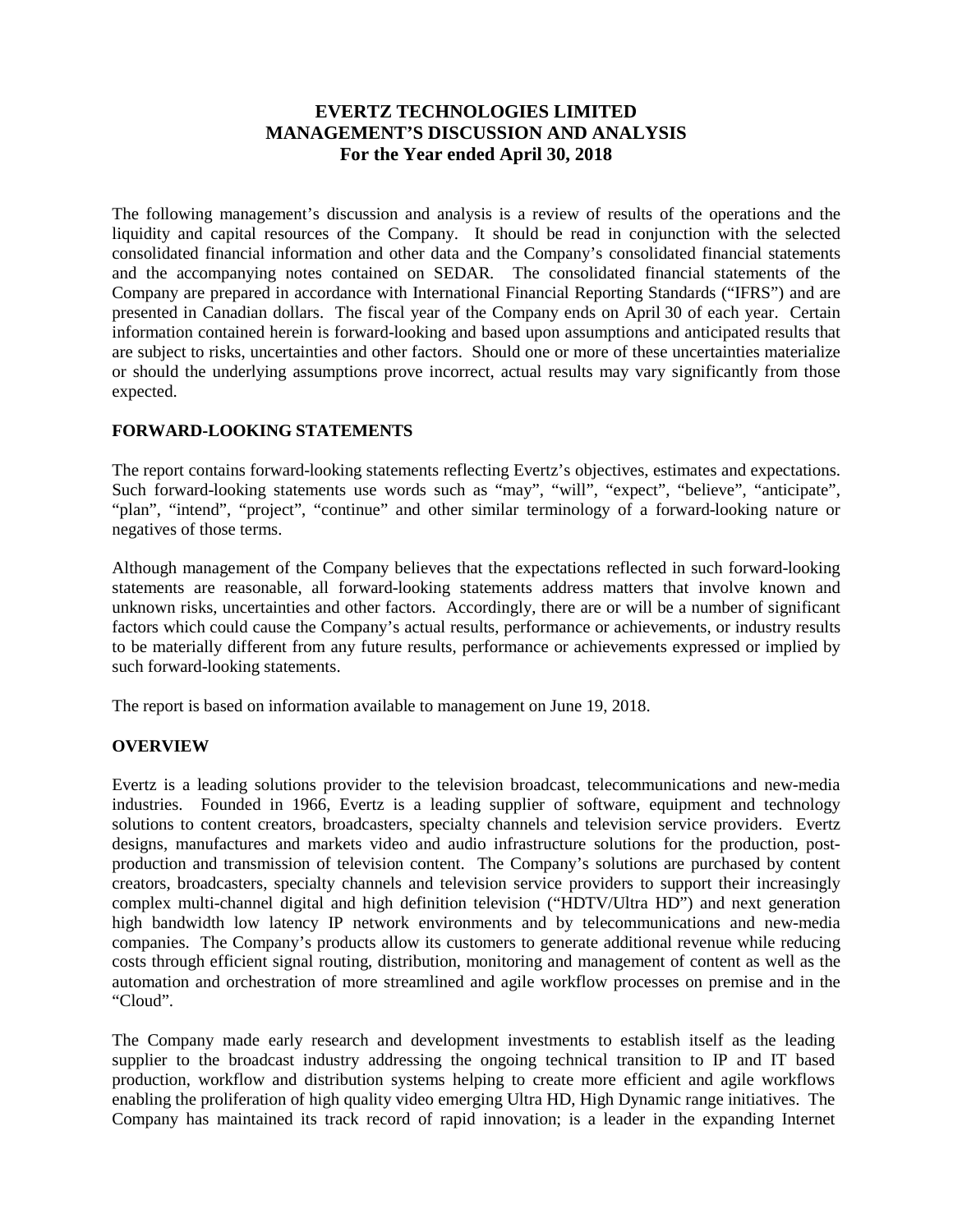Protocol Television ("IPTV") market and a leader in Software Defined Video Network ("SDVN") technology. The Company is committed to maintaining its leadership position, and as such, a significant portion of the Company's staff is focused on research and development to ensure that the Company's products are at the forefront of the industry. This commitment contributes to the Company being consistently recognized as a leading broadcast and video networking industry innovator by its customers.

### **SIGNIFICANT ACCOUNTING POLICIES**

Outlined below are those policies considered particularly significant:

### *Basis of Measurement*

These financial statements have been prepared on the historical cost basis except for certain financial assets and liabilities which are stated at fair value. Historical cost is generally based on the fair value of the consideration given in exchange for assets.

### *Functional and Presentation Currency*

These financial statements are presented in Canadian dollars, which is the Company's functional currency. All financial information presented in Canadian dollars has been rounded to the nearest thousand, except per share amounts.

### *Basis of Consolidation*

These financial statements incorporate the financial statements of the Company and entities controlled by the Company (its subsidiaries). Control is achieved where the Company has power over an entity, has exposure or rights to variable returns from its involvement with the entity and has the ability to use its power over the entity to affect the amount of the investor's returns.

The results of subsidiaries acquired or disposed of are included in the consolidated statements of earnings and comprehensive earnings from the effective date of acquisition of control and up to the effective date of disposal of control, as appropriate. Total comprehensive earnings of subsidiaries is attributed to the owners of the Company and to the non-controlling interests even if this results in the non-controlling interests having a deficit balance.

All intra-Company transactions, balances, income and expenses are eliminated in full on consolidation.

# *Business Combinations*

Business combinations are accounted for using the acquisition method. The cost of the acquisition is measured at the aggregate of the fair values, at the date of acquisition, of assets transferred, liabilities incurred or assumed, and equity instruments issued by the Company. The acquiree's identifiable assets and liabilities assumed are recognized at their fair value at the acquisition date. Acquisition-related costs are recognized in earnings as incurred. Any contingent consideration is measured at fair value on date of the acquisition and is included as part of the consideration transferred. The fair value of the contingent consideration liability is re-measured at each reporting date with corresponding gain/loss recognized in earnings. The excess of the consideration over the fair value of the net identifiable assets and liabilities acquired is recorded as goodwill.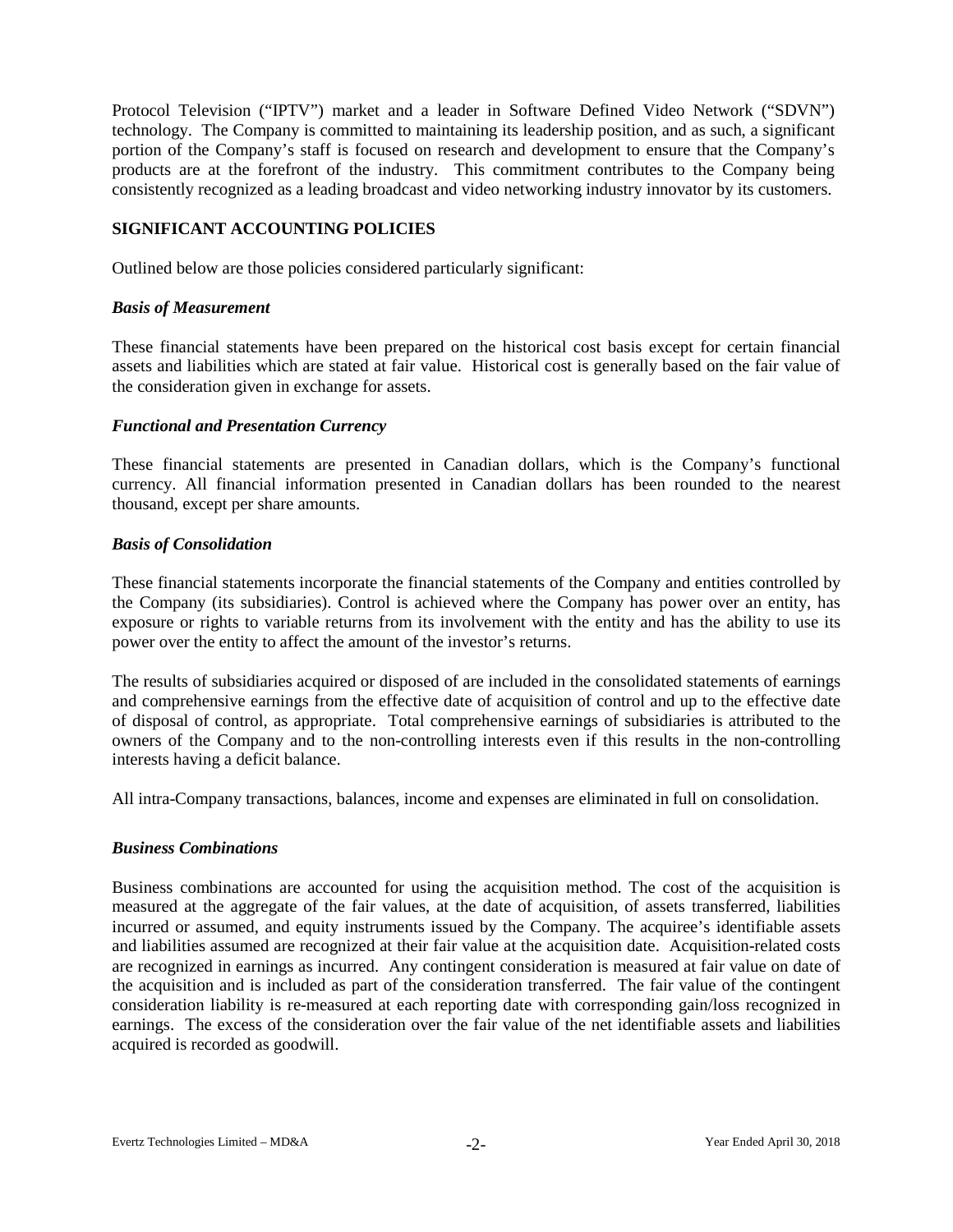On an acquisition by acquisition basis, any non-controlling interest is measured either at the fair value of the non-controlling interest or at the fair value of the proportionate share of the net identifiable assets acquired. Goodwill arising on an acquisition of a business is carried at cost as established at the date of acquisition of the business less accumulated impairment losses, if any.

### *Revenue Recognition*

Revenue is measured at the fair value of consideration received or receivable, net of discounts and after eliminating intercompany sales.

Where revenue arrangements have separately identifiable components, the consideration received or receivable is allocated to each identifiable component and the applicable revenue recognition criteria are applied to each of the components.

Revenue is derived from the sale of hardware and software solutions including related services, training and commissioning. Revenue from sales of hardware and software are recognized upon shipment, provided that the significant risks and rewards of ownership have been transferred to the customer, the Company retains neither continuing managerial involvement to the degree usually associated with ownership nor effective control over the goods sold, revenue can be reliably measured and its probable that the economic benefits will flow to the Company. Service revenue is recognized as services are performed.

Certain of the Company's contracts are long-term in nature. When the outcome of the contract can be assessed reliably, the Company recognizes revenue on long-term contracts using the percentage of completion method, based on costs incurred relative to the estimated total contract costs. When the outcome of the contract cannot be assessed reliably contract costs incurred are immediately expensed and revenue is recognized only to the extent that costs are considered likely to be recovered.

# *Finance Income*

Interest revenue is recognized when it is probable that the economic benefits will flow to the Company and the amount of revenue can be measured reliably. Interest revenue is accrued on a time basis, by reference to the principal outstanding and at the effective interest rate applicable, which is the rate that exactly discounts estimated future cash receipts through the expected life of the financial asset to that asset's net carrying amount on initial recognition.

# *Cash and Cash Equivalents*

Cash and cash equivalents include cash on hand and in the bank, net of outstanding bank overdrafts.

#### *Inventories*

Inventories consist of raw materials and supplies, work in progress and finished goods. Inventories are stated at the lower of cost and net realizable value. Cost is determined on a weighted average basis and includes raw materials, the cost of direct labour applied to the product and the overhead expense.

Net realizable value represents the estimated selling price for inventories less all estimated costs of completion and costs necessary to make the sale.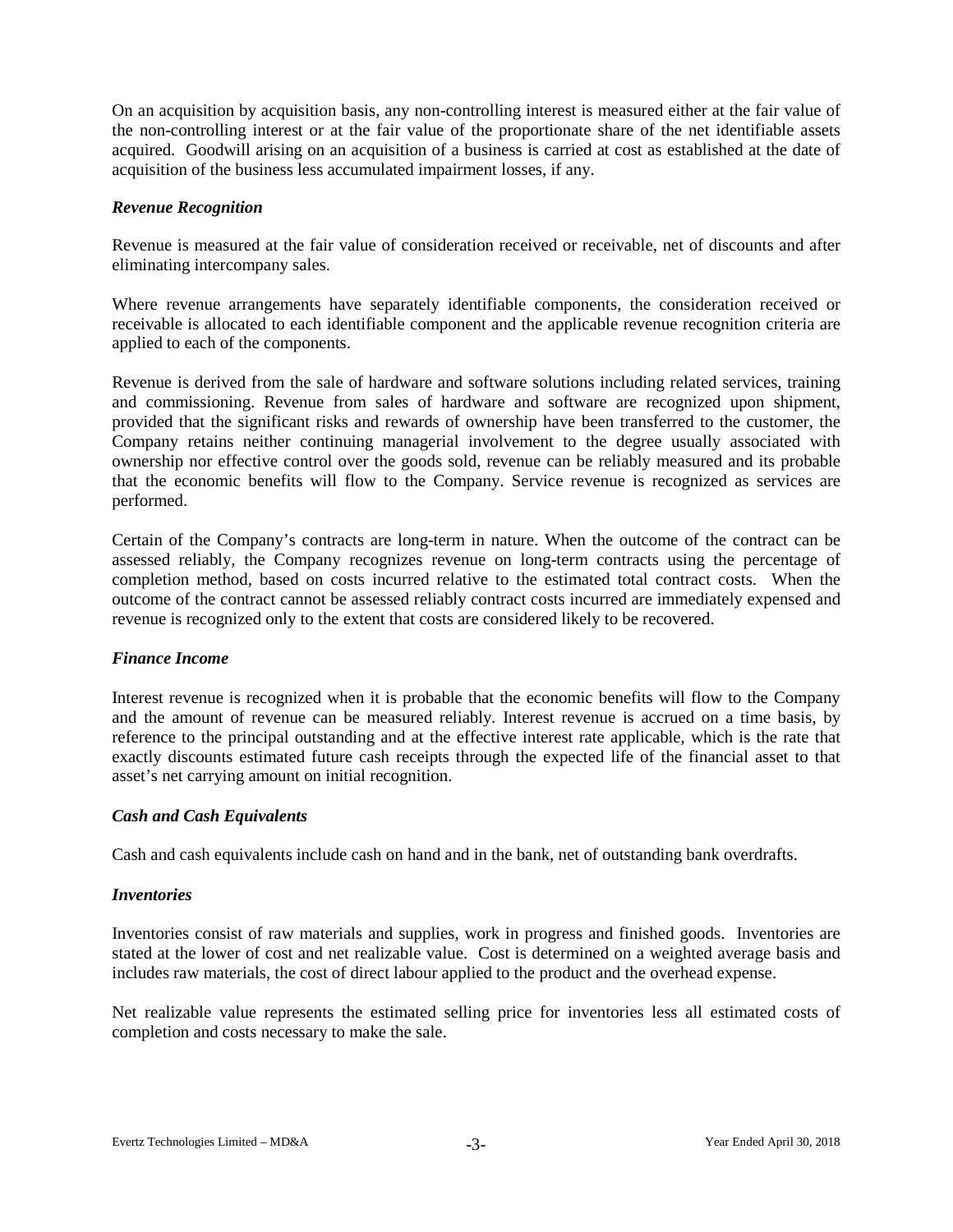## *Property, Plant and Equipment*

Property, plant and equipment are stated at cost less accumulated depreciation and any recognized impairment loss. Where the costs of certain components of an item of property, plant and equipment are significant in relation to the total cost of the item, they are accounted for and depreciated separately. Depreciation expense is calculated based on depreciable amounts which is the cost of an asset less residual value and is recognized in earnings on a straight-line basis over the estimated useful life of the related asset. Borrowing costs are capitalized to the cost of qualifying assets that take a substantial period of time to be ready for their intended use.

The estimated useful lives are as follows:

| Asset                              | <b>Basis</b>  | Rate            |
|------------------------------------|---------------|-----------------|
| Office furniture and equipment     | Straight-line | 10 years        |
| Research and development equipment | Straight-line | 5 years         |
| Machinery and equipment            | Straight-line | $5 - 15$ years  |
| Leaseholds                         | Straight-line | 5 years         |
| Building                           | Straight-line | $10 - 40$ years |
| Airplanes                          | Straight-line | $10 - 20$ years |

The gain or loss arising on the disposal or retirement of an asset is determined as the difference between the sales proceeds and the carrying amount of the asset and is recognized in earnings.

The Company reviews the residual value, estimated useful life and the depreciation method at least annually.

### *Impairment of Non-Financial Assets*

Goodwill is tested for impairment annually, or whenever events or changes in circumstances indicate that the carrying amount may be more than its recoverable amount. At each reporting period, the Company reviews the carrying amounts of its other non-financial assets to determine whether there is any indication that those assets have suffered an impairment loss. If any such indication exists, the recoverable amount of the asset is estimated in order to determine the extent of the impairment loss (if any). Where the asset does not generate cash inflows that are largely independent from other assets, the Company estimates the recoverable amount of the cash-generating unit ("CGU") to which the asset belongs. Goodwill is allocated to a group of CGU's based on the level at which it is monitored for internal reporting purposes.

Recoverable amount is the higher of fair value less costs to sell and value in use. In assessing value in use, the estimated future cash flows are discounted to their present value using a pre-tax discount rate that reflects current market assessments of the time value of money and the risks specific to the asset for which the estimates of future cash flows have not been adjusted.

If the recoverable amount of an asset or CGU is estimated to be less than its carrying amount, the carrying amount of the asset or CGU is reduced to its recoverable amount. An impairment loss relating to a CGU to which goodwill has been allocated, is allocated to the carrying amount of the goodwill first. An impairment loss is recognized immediately in earnings.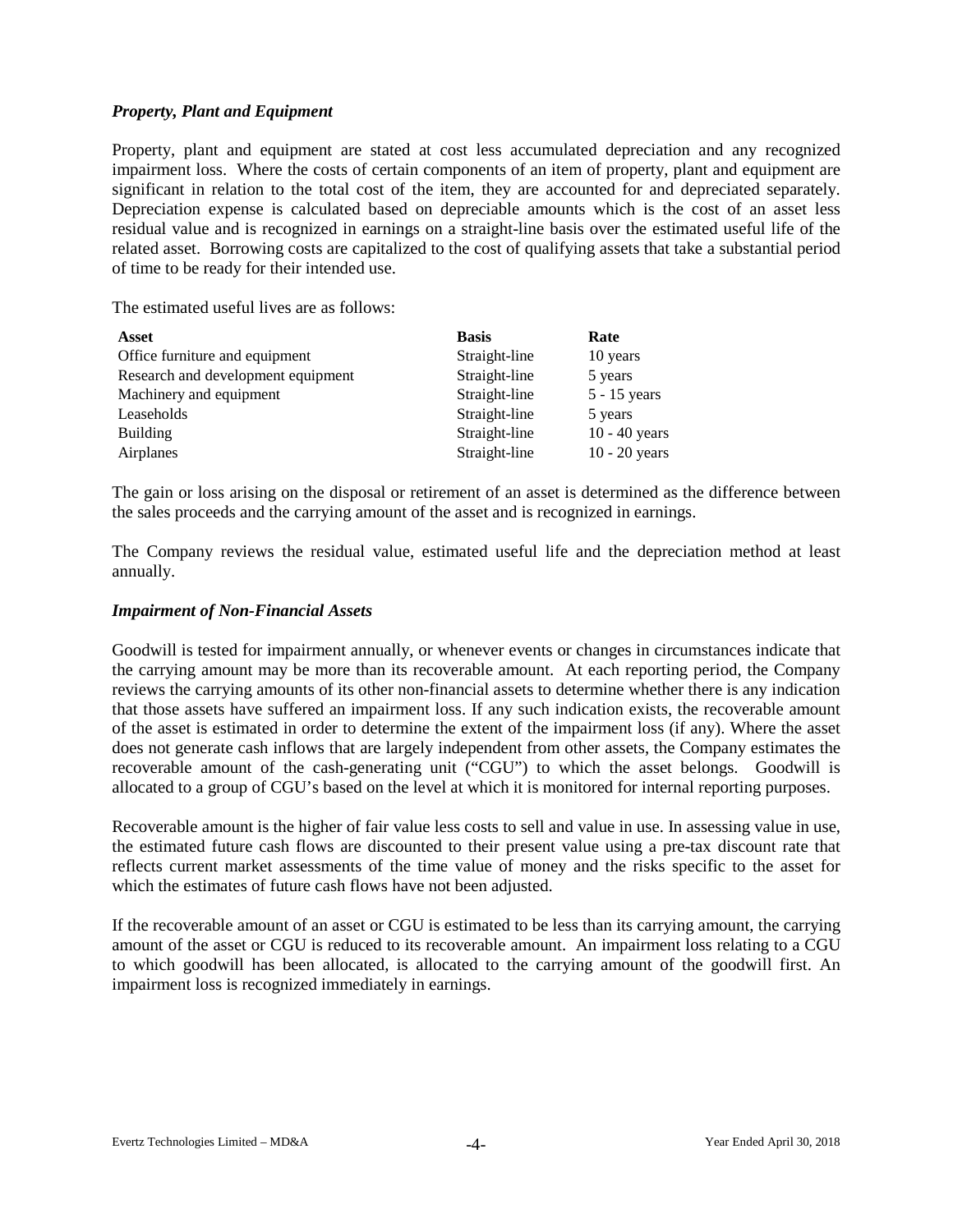An impairment loss in respect of goodwill is not reversed. Where an impairment loss subsequently reverses for other non-financial assets, the carrying amount of the asset or CGU is increased to the revised estimate of its recoverable amount, but so that the increased carrying amount does not exceed the carrying amount that would have been determined had no impairment loss been recognized for the asset or CGU in prior years. A reversal of an impairment loss is recognized immediately in earnings.

#### *Intangible Assets*

#### *Intangible Assets*

Intangible assets represent intellectual property acquired through business acquisitions and are recorded at cost less any impairment loss and are amortized using the straight–line method over a four–year period. The estimated useful life and amortization method are reviewed at the end of each reporting period.

### *Research and Development*

All research and development expenditures are expensed as incurred unless a development project meets the criteria for capitalization. Development expenditures are capitalized only if development costs can be measured reliably, the product or process is technically and commercially feasible, future economic benefits are probable and the Company intends to and has sufficient resources to complete development and to use or sell the asset. No internally generated intangible assets have been recognized to date.

Research and development expenditures are recorded gross of investment tax credits and related government grants. Investment tax credits for scientific research and experimental development are recognized in the period the qualifying expenditures are incurred if there is reasonable assurance that they will be realized.

### *Provisions*

Provisions are recognized when the Company has a present obligation (legal or constructive) as a result of a past event, it is probable that the Company will be required to settle that obligation and a reliable estimate can be made of the amount of the obligation.

The amount recognized as a provision is the best estimate of the consideration required to settle the present obligation at the reporting period, taking into account the risks and uncertainties surrounding the obligation. Where a provision is measured using the cash flows estimated to settle the present obligation, its carrying amount is the present value of those cash flows.

When some or all of the economic benefits required to settle a provision are expected to be recovered from a third party, a receivable is recognized as an asset if it is virtually certain that reimbursement will be received and the amount of the receivable can be measured reliably.

#### *Leasing*

Leases are classified as finance leases whenever the terms of the lease transfer substantially all the risks and rewards of ownership to the lessee. All other leases are classified as operating leases.

Assets held under finance leases are recognised as assets of the Company at their fair value or, if lower, at the present value of the minimum lease payments, each determined at the inception of the lease. The corresponding liability to the lessor is included in the statement of financial position as a finance lease obligation.

Rentals payable under operating leases are charged to earnings on a straight-line basis over the term of the relevant lease.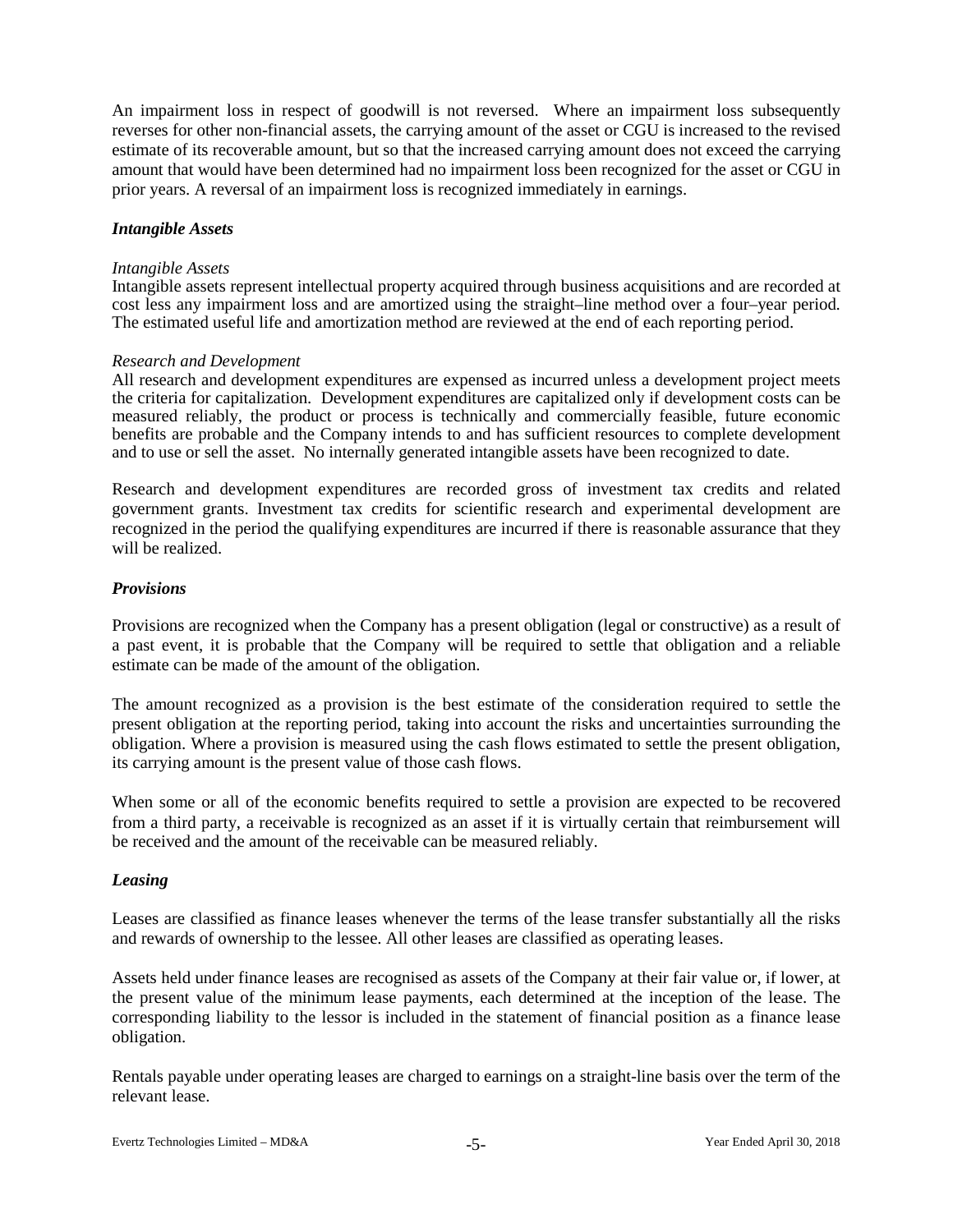# *Foreign Currency Translation*

The individual financial statements of each subsidiary entity are presented in the currency of the primary economic environment in which the entity operates (its functional currency). For the purpose of the consolidated financial statements, the results and financial position of each group entity are presented in Canadian dollars ("CDN"), which is the functional currency of the parent Company and the presentation currency for the financial statements.

In preparing the financial statements of the individual entities, transactions in currencies other than the entity's functional currency (foreign currencies) are recognized at the rates of exchange prevailing at the dates of the transactions. At the end of each reporting period, monetary items denominated in foreign currencies are retranslated at the rates prevailing at that date. Exchange differences are recognized in earnings in the period in which they arise. Non-monetary items that are measured in terms of historical cost in a foreign currency are not retranslated.

For the purpose of presenting consolidated financial statements, the assets and liabilities of the Company's foreign operations are expressed in Canadian dollars using exchange rates prevailing at the end of the reporting period. Income and expense items are translated at the average exchange rates for the period. Foreign currency gains and losses are recognized in other comprehensive earnings. The relevant amount in cumulative foreign currency translation adjustment is reclassified into earnings upon disposition or partial disposition of a foreign operation and attributed to non-controlling interests as appropriate.

# *Income Taxes*

### *Current Tax*

The tax currently payable is based on taxable profit for the year. Taxable profit differs from net earnings as reported in the statement of earnings because it excludes items of income or expense that are taxable or deductible in other years and it further excludes items that are never taxable or deductible. The Company's liability for current tax is calculated using tax rates that have been enacted or substantively enacted by the statement of financial position date.

# *Deferred Tax*

Deferred tax is the tax expected to be payable or recoverable on unused tax losses and credits, as well as differences between the carrying amounts of assets and liabilities in the financial statements and the corresponding tax bases used in the computation of taxable profit. Deferred tax liabilities are generally recognized for all taxable temporary differences and deferred tax assets are recognized to the extent that it is probable that taxable profits will be available against which unused tax losses, credits and other deductible temporary differences can be utilized. Such assets and liabilities are not recognized if the temporary difference arises from the initial recognition of goodwill or from the initial recognition (other than in a business combination) of other assets and liabilities in a transaction that affects neither the taxable profit nor the accounting profit.

The carrying amount of deferred tax assets is reviewed at each reporting period and reduced to the extent that it is no longer probable that sufficient taxable profits will be available to allow all or part of the asset to be recovered.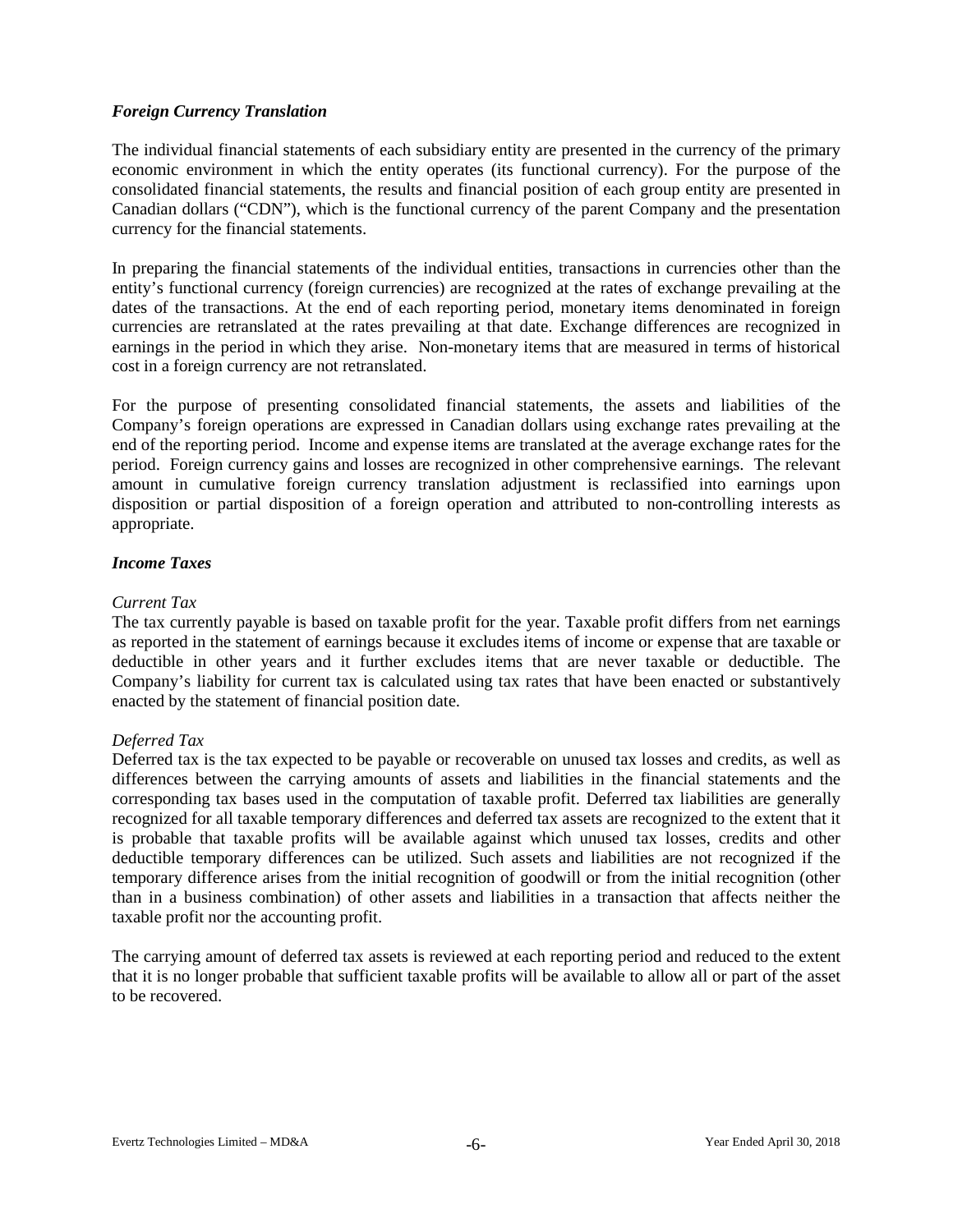Deferred tax is calculated at the tax rates that are expected to apply in the period when the liability is settled or the asset is realized. The measurement of deferred tax liabilities and assets reflects the tax consequences that would follow from the manner in which the Company expects, at the end of the reporting period, to recover or settle the carrying amount of its assets and liabilities. Deferred tax is charged or credited to earnings, except when it relates to items charged or credited directly to other comprehensive earnings or equity, in which case the deferred tax is also dealt with in other comprehensive earnings or equity.

### *Share Based Compensation*

Equity settled share based payments to employees and others providing similar services are measured at the fair value of the equity instruments at the grant date. Details regarding the determination of the fair value of equity settled share based transactions are set out in note 13 of the consolidated financial statements.

The fair value determined at the grant date of the equity settled share based payments is expensed on a straight-line basis over the vesting period of the option based on the Company's estimate of the number of equity instruments that will eventually vest. At each reporting period, the Company revises its estimate of the number of equity instruments expected to vest. The impact of the revision of the original estimates, if any, is recognized in earnings such that the cumulative expense reflects the revised estimate, with a corresponding adjustment to share based payment reserve.

Cash settled share based earnings to employees or others providing similar services are measured at the fair value of the instruments at the grant date. The fair value is recognized as an expense with a corresponding increase in liabilities over the vesting period of the option grant. At each reporting period, the Company revises its estimate of fair value and the number of instruments expected to vest. The impact of the revision of the original estimates, if any, is recognized in earnings such that the cumulative expense reflects the revised estimate, with a corresponding adjustment to liabilities.

# *Earnings Per Share*

The Company presents basic and diluted earnings per share ("EPS") data for its common shares. Basic EPS is calculated by dividing the net earnings attributable to shareholders by the weighted average number of common shares outstanding during the period. Diluted EPS is determined by adjusting the net earnings attributable to shareholders and the weighted average number of common shares outstanding for the effects of all potentially dilutive common shares, which is comprised of share options granted to employees with an exercise price below the average market price.

# *Finance Costs*

Finance costs directly attributable to the acquisition, construction or production of qualifying assets, which are assets that necessarily take a substantial period of time to get ready for their intended use or sale, are added to the cost of those assets, until such time as the assets are substantially ready for their intended use or sale.

Investment income earned on the temporary investment of specific borrowings pending their expenditure on qualifying assets is deducted from the borrowing costs eligible for capitalisation.

All other finance costs are recognized in earnings in the period in which they are incurred.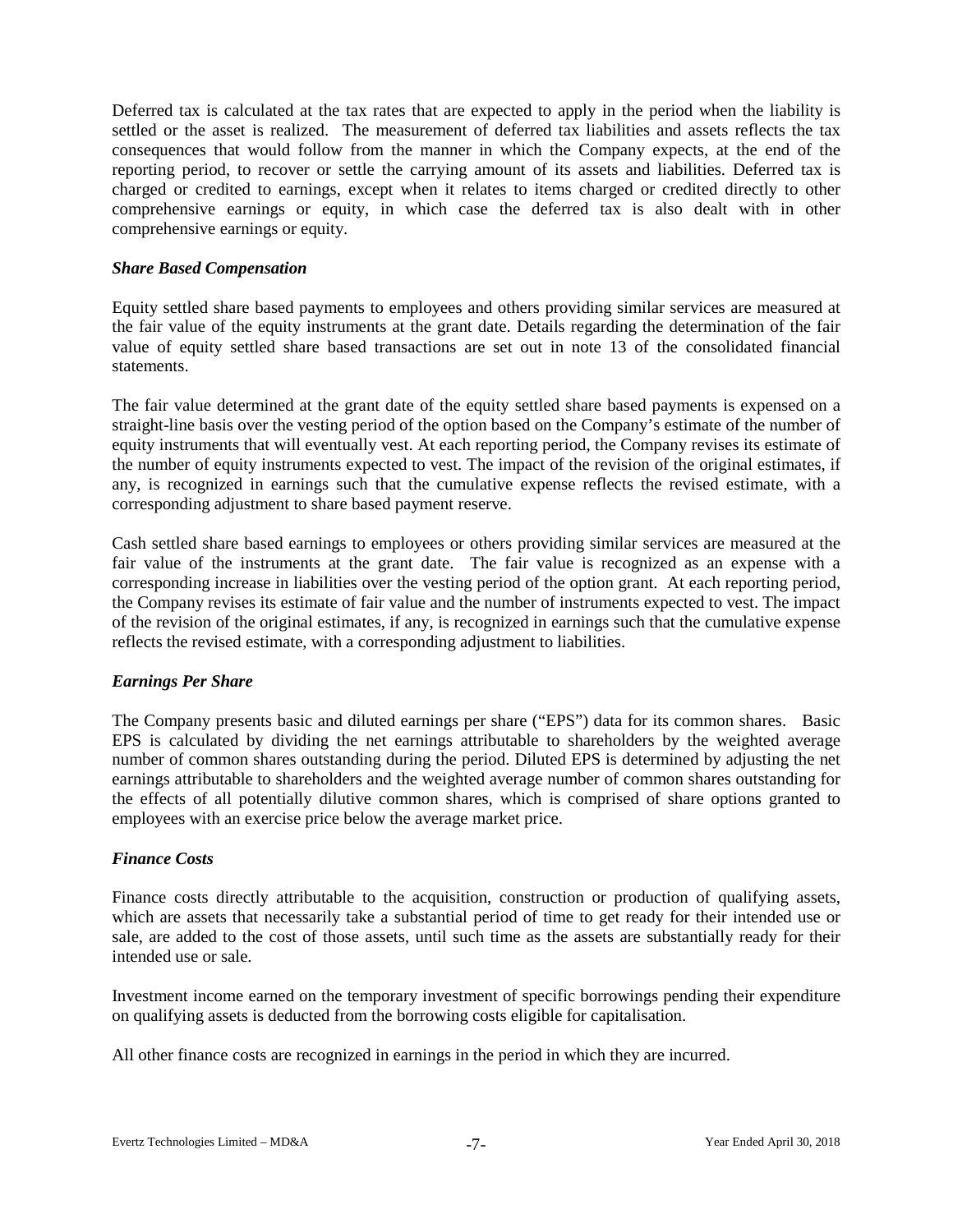### *Investment Tax Credits*

The Company is entitled to investment tax credits, which are earned as a percentage of eligible research and development expenditures incurred in each taxation year. Investment tax credits relate entirely to the Company's research and development expenses in the consolidated statements of earnings but are presented separately in the consolidated statements of earnings for information purposes. Investment tax credits are recognized and recorded within income tax receivable or as a reduction of income tax payable, when there is reasonable assurance they will be received.

### *Financial Instruments*

The Company's financial assets and liabilities which are initially recorded at fair value and subsequently measured based on their assigned classifications as follows:

| Category              | <b>Measurement</b> |
|-----------------------|--------------------|
| Loans and receivables | Amortized cost     |
| Loans and receivables | Amortized cost     |
| Other liabilities     | Amortized cost     |
| Other liabilities     | Amortized cost     |
|                       |                    |

# *Financial Assets*

All financial assets are initially measured at fair value, plus transaction costs, except for those financial assets classified as fair value through profit or loss, which are initially measured at fair value. Transaction costs in respect of financial instruments that are classified as fair value through profit or loss are recognized in earnings immediately. Transaction costs in respect of other financial instruments are included in the initial measurement of the financial instrument.

Financial assets are classified into the following specific categories: financial assets "at fair value through profit or loss" ("FVTPL"), "held-to-maturity" investments, "available-for-sale" ("AFS") financial assets and "loans and receivables". The classification depends on the nature and purpose of the financial assets and is determined at the time of initial recognition.

Financial assets at FVTPL are stated at fair value, with any gains or losses arising on re-measurement recognized in earnings.

#### *Impairment of Financial Assets*

Financial assets, other than those at FVTPL, are assessed for indicators of impairment at each reporting period. Financial assets are impaired where there is objective evidence that, as a result of one or more events that occurred after the initial recognition of the financial asset, the estimated future cash flows of the investment have been affected. For certain categories of financial assets, such as trade and other receivables, assets that are assessed not to be impaired individually are, in addition, assessed for impairment on a collective basis. Objective evidence of impairment of a financial asset can include a significant or prolonged decline in the fair value of an asset, default or delinquency by a debtor, indication that a debtor will enter bankruptcy or financial re-organization or the disappearance of an active market for a security.

For financial assets carried at amortized cost, the amount of the impairment is the difference between the asset's carrying amount and the present value of estimated future cash flows, discounted at the financial asset's original effective interest rate.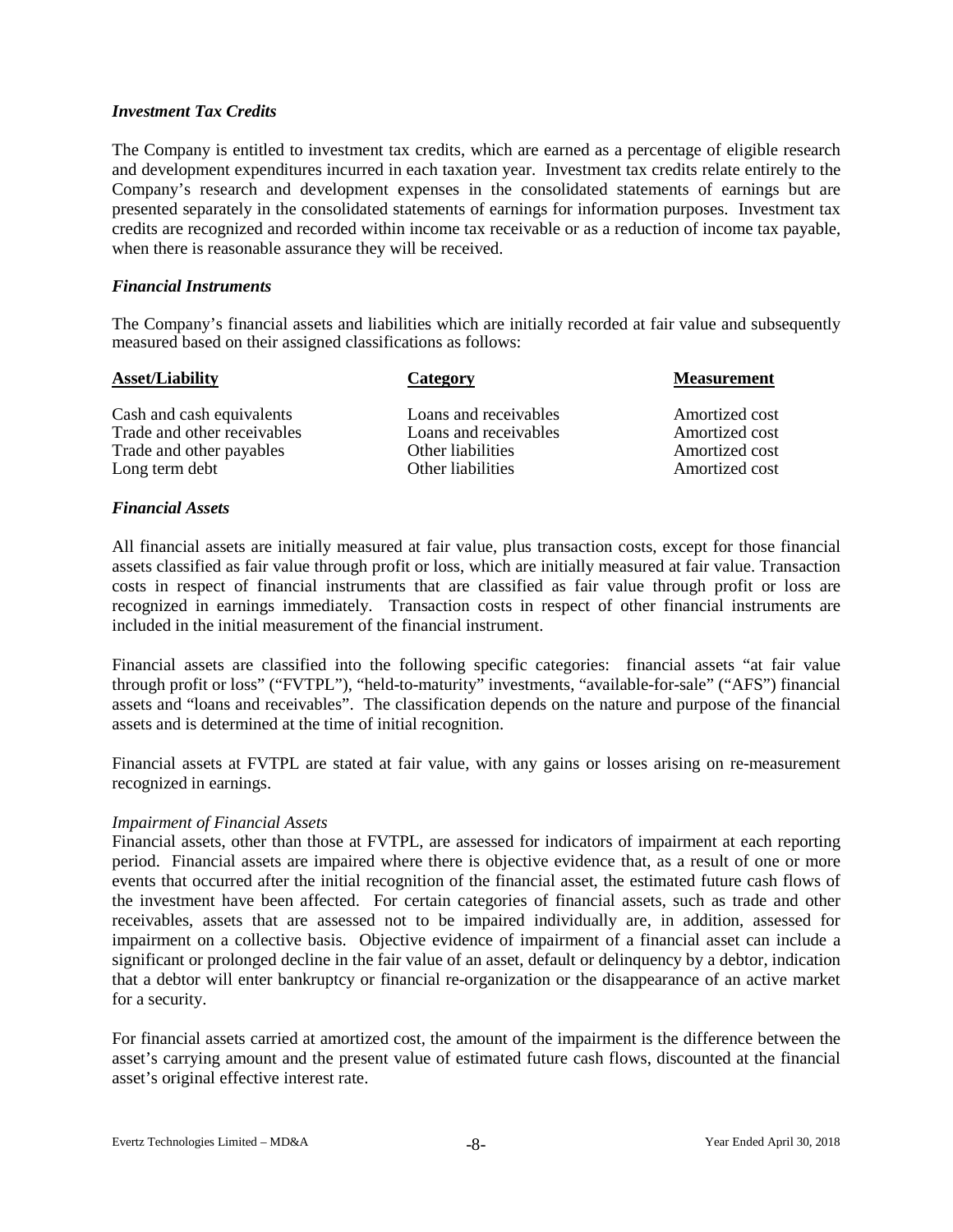The carrying amount of the financial asset is reduced by the impairment loss directly for all financial assets with the exception of trade receivables, where the carrying amount is reduced through the use of an allowance account. When a trade receivable is considered uncollectible, it is written off against the allowance account. Subsequent recoveries of amounts previously written off are credited against the allowance account. Changes in the carrying amount of the allowance account are recognized in earnings.

#### *Financial Liabilities and Equity Instruments Issued by the Company*

Financial liabilities at FVTPL are stated at fair value, with any gains or losses arising on re-measurement recognized in earnings. The net gain or loss recognized in earnings incorporates any interest paid on the financial liability and is included in the "other income and expenses" line item in the consolidated statements of earnings.

An equity instrument is any contract that evidences a residual interest in the assets of an entity after deducting all of its liabilities. Equity instruments issued by the Company are recognized at the proceeds received, net of direct issue costs.

Other financial liabilities, including long term debt, are initially measured at fair value, net of transaction costs. Other financial liabilities are subsequently measured at amortized cost using the effective interest method, with interest expense recognized on an effective yield basis.

### *Use of Estimates and Judgments*

The preparation of financial statements in conformity with IFRS requires management to make judgments, estimates and assumptions that affect the reported amounts of assets and liabilities and disclosure of contingent assets and liabilities at the date of the financial statements and the reported amounts of revenues and expenses during the year. Consequently, actual results could differ from those estimates. Those estimates and underlying assumptions are reviewed on an ongoing basis. Revisions to accounting estimates are recognized in the period in which the estimate is revised and in any future periods affected. Significant estimates include the determination of the allowance for doubtful accounts for trade receivables, provision for inventory obsolescence, the useful life of property, plant and equipment for depreciation, amortization and valuation of net recoverable amount of property, plant and equipment, determination of fair value for share based compensation, evaluating deferred income tax assets and liabilities, the determination of fair value of financial instruments and the likelihood of recoverability, and the determination of implied fair value of goodwill and implied fair value of assets and liabilities for purchase price allocation purposes and goodwill impairment assessment purposes.

Significant items requiring the use of judgment in application of accounting policies and assumptions include the determination of functional currencies, classification of financial instruments, classification of leases, application of the percentage of completion method on long-term contracts, degree of componentization applied when calculating amortization of property, plant and equipment, and identification of cash generating units for impairment testing purposes.

#### *Operating Segments*

An operating segment is a component of the Company that engages in business activities from which it may earn revenues and incur expenses, including revenues and expenses that relate to transactions with any of the Company's other components. The Company reviewed its operations and determined that it operates a single reportable segment, the television broadcast equipment market. The single reportable operating segment derives its revenue from the sale of hardware and software solutions including related services, training and commissioning.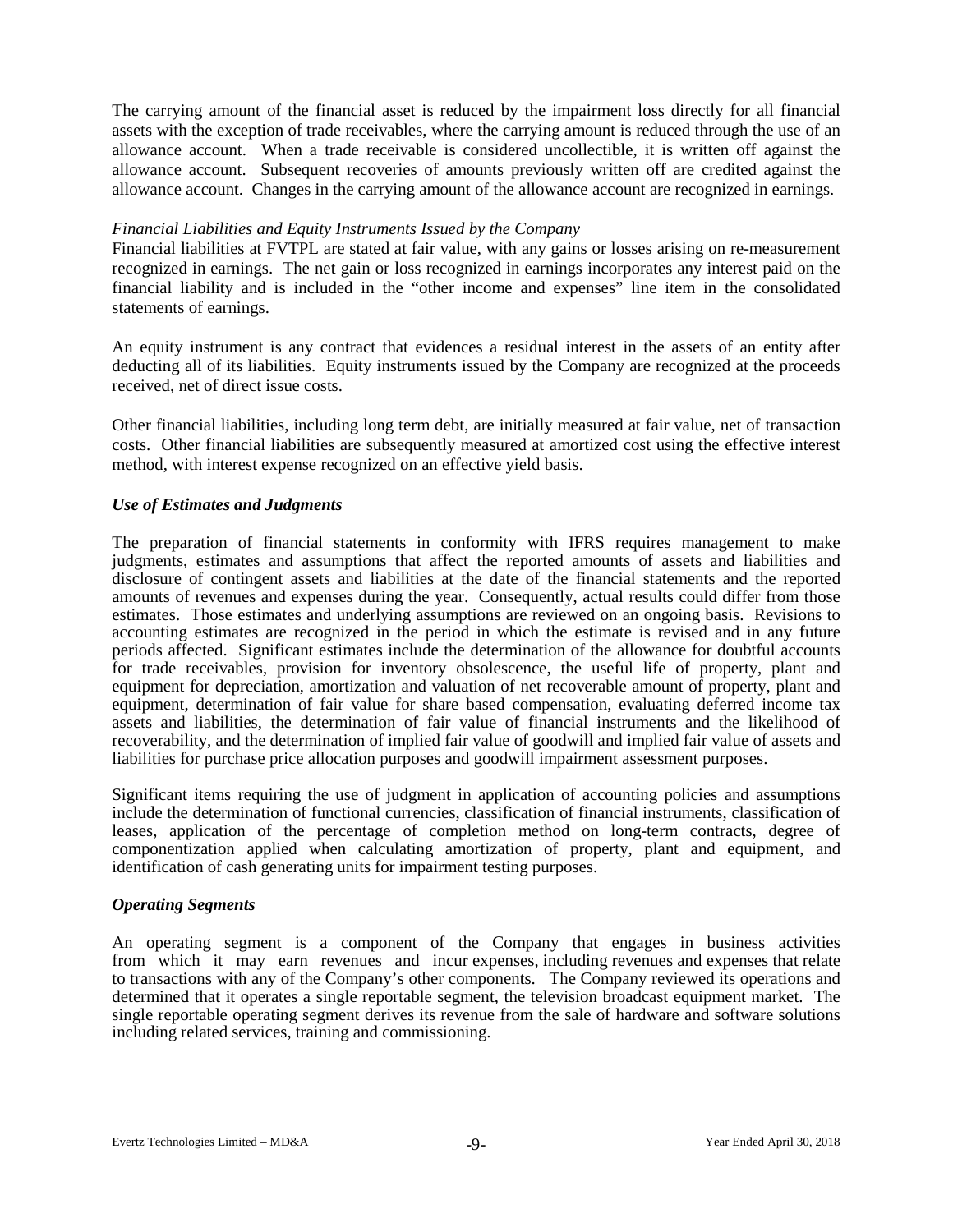# **New and Revised IFRSs Issued but Not Yet Effective**

Following is a listing of amendments, revisions and new International Financial Reporting Standards issued but not yet effective. Unless otherwise indicated, earlier application is permitted. The Company has not yet determined the impact of the adoption of the following standards.

## *Financial Instruments*

IFRS 9, *Financial instruments* ("IFRS 9") was issued by the IASB in October 2014 and will replace IAS 39, *Financial Instruments: Recognition and Measurement* ("IAS 39"). IFRS 9 introduces new requirements for the financial reporting of financial assets and financial liabilities. IFRS 9 is effective for annual periods beginning on or after January 1, 2018.

### *Revenue*

IFRS 15, *Revenue from contracts with customers* ("IFRS 15") was issued by the IASB in May 2014 and will replace IAS 11, *Construction Contracts* and IAS 18, *Revenue*. IFRS 15 specifies how and when revenue will be recognized. IFRS 15 is effective for annual periods beginning on or after January 1, 2018.

### *Leases*

IFRS 16, *Leases* ("IFRS 16") was issued by the IASB in January 2016 and will replace IAS 17, *Leases.* IFRS 16 introduces a single accounting model for lessees to bring leases on-balance sheet while lessor accounting remains largely unchanged. IFRS 16 is effective for annual periods beginning on or after January 1, 2019.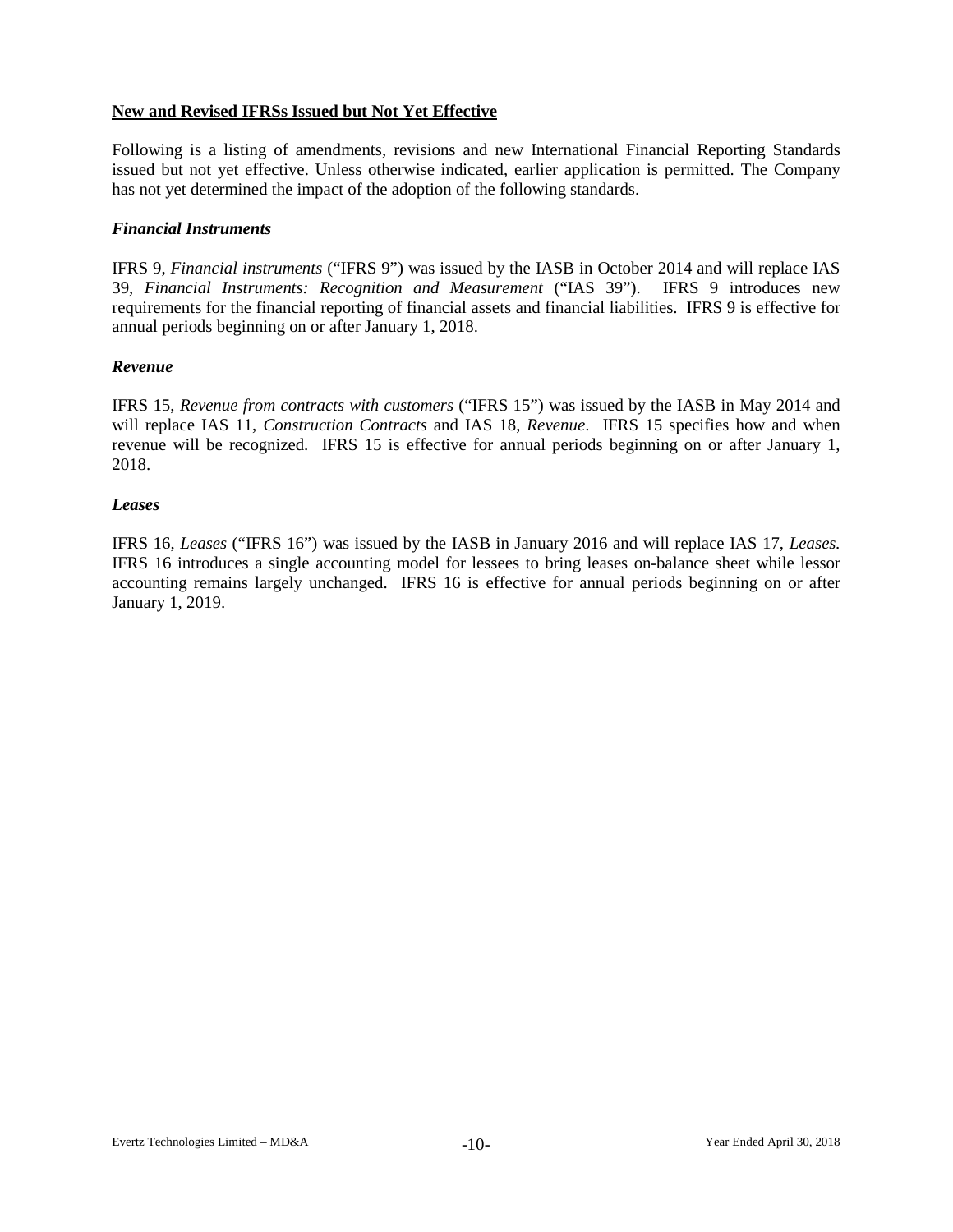# **YEAR END HIGHLIGHTS**

Revenue was \$402.8 million for the year ended April 30, 2018 an increase of \$18.4 million, compared to \$384.4 million for the year ended April 30, 2017. Revenue increased in the United States/Canada by 10% and decreased in the International regions by 3%.

For the year ended April 30, 2018, net earnings were \$53.5 million, a decrease from \$69.8 million for the year ended April 30, 2017 and fully diluted earnings per share were \$0.70 a decrease from \$0.92 for the year ended April 30, 2017.

Gross margin during the year ended April 30, 2018 was 55.3% as compared to 56.7% for the year ended April 30, 2017.

Selling and administrative expenses for the year ended April 30, 2018 was \$65.5 million as compared to the year ended April 30, 2017 of \$62.1 million. As a percentage of revenue, selling and administrative expenses totaled 16.3% for the year ended April 30, 2018 as opposed to 16.2% for the year ended April 30, 2017.

Research and development ("R&D") expenses were \$80.8 million for the year ended April 30, 2018 as compared to \$73.7million for the year ended April 30, 2017.

Cash and cash equivalents were \$94.2 million and working capital was \$264.5 million as at April 30, 2018, compared to cash and cash equivalents of \$54.3 million and working capital of \$264.6 million as at April 30, 2017.

# **HIGHLIGHTS FROM THE FOURTH QUARTER**

Revenue for the quarter was \$93.0 million when compared to \$106.7 million for the same period ended April 30, 2017. Revenue decreased in the United States/Canada region by 10%. Revenue decreased in the International region by 16%.

Fully diluted EPS was \$0.11 for the three months ended April 30, 2018 as compared to \$0.27 for the period ended April 30, 2017.

Foreign exchange gain during the quarter was \$4.5 million, predominately driven by the increase in value of the US dollar against the Canadian dollar since January 31, 2018.

Selling and administrative expenses increased by \$1.4 million for the three months ended April 30, 2018 when compared to the same period ended April 30, 2017. Selling and administrative expenses were approximately 19.2% of revenue for the three months ended April 30, 2018 as compared to approximately 15.4% of revenue for the same period ended April 30, 2017.

Research and development expenses increased by \$1.1 million for the three months ended April 30, 2018 when compared to the same period ended April 30, 2017. Research and development expenses represented approximately 22.6% of revenue for the three months ended April 30, 2018 as compared to approximately 18.7% for the same period ended April 30, 2017.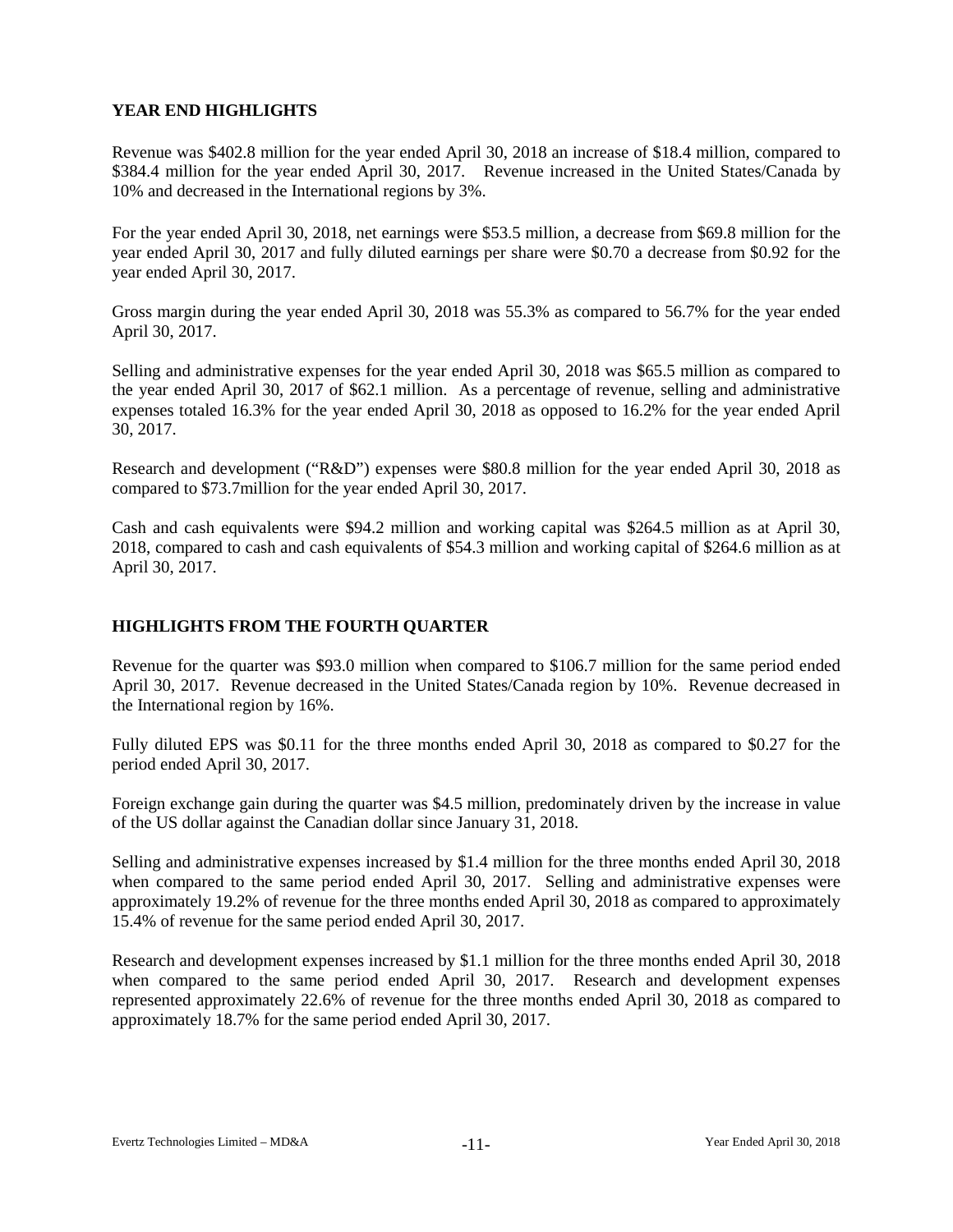# **Selected Consolidated Financial Information**

(in thousands of dollars except earnings per share and share data)

|                                                       | <b>Year Ended</b> |              |            |                   |            |  |
|-------------------------------------------------------|-------------------|--------------|------------|-------------------|------------|--|
|                                                       |                   |              | April 30,  |                   |            |  |
|                                                       | 2018              |              | 2017       |                   | 2016       |  |
| Revenue                                               | \$<br>402,832     | \$           | 384,432    | \$                | 381,550    |  |
| Cost of goods sold                                    | 179,931           |              | 166,288    |                   | 164,172    |  |
| Gross margin                                          | 222,901           |              | 218,144    |                   | 217,378    |  |
| Expenses                                              |                   |              |            |                   |            |  |
| Selling and administrative                            | 65,531            |              | 62,135     |                   | 60,986     |  |
| General                                               | 7,898             |              | 8,951      |                   | 6,200      |  |
| Research and development                              | 80,804            |              | 73,699     |                   | 66,892     |  |
| Investment tax credits                                | (6,743)           |              | (9,362)    |                   | (10, 495)  |  |
| Foreign exchange loss (gain)                          | 4,727             |              | (9,887)    |                   | (2,638)    |  |
|                                                       | 152,217           |              | 125,536    |                   | 120,945    |  |
| Earnings before undernoted                            | 70,684            |              | 92,608     |                   | 96,433     |  |
| Finance income                                        | 781               |              | 1,321      |                   | 772        |  |
| Finance costs                                         | (455)             |              | (242)      |                   | (534)      |  |
| Other income and expenses                             | 1,956             |              | (141)      |                   | 124        |  |
| Earnings before income taxes                          | 72,966            |              | 93,546     |                   | 96,795     |  |
| Provision for (recovery of) income taxes              |                   |              |            |                   |            |  |
| Current                                               | 24,076            |              | 25,160     |                   | 24,582     |  |
| Deferred                                              | (4,656)           |              | (1, 387)   |                   | 1,327      |  |
|                                                       | 19,420            |              | 23,773     |                   | 25,909     |  |
| Net earnings for the year                             | \$<br>53,546      | \$           | 69,773     | \$                | 70,886     |  |
| Net earnings attributable to non-controlling interest | \$<br>460         | \$           | 613        | \$                | 667        |  |
| Net earnings attributable to shareholders             | 53,086            |              | 69,160     |                   | 70,219     |  |
| Net earnings for the year                             | \$<br>53,546      | \$           | 69,773     | \$                | 70,886     |  |
| Earnings per share                                    |                   |              |            |                   |            |  |
| Basic                                                 | \$<br>0.70        | \$           | 0.92       | \$                | 0.94       |  |
| Diluted                                               | \$<br>0.70        | \$           | 0.92       | \$                | 0.94       |  |
|                                                       |                   |              |            |                   |            |  |
| <b>Consolidated Balance Sheet Data</b>                |                   |              | As at      |                   |            |  |
|                                                       |                   |              | April 30,  |                   |            |  |
|                                                       | 2018              |              | 2017       |                   | 2016       |  |
| Cash and cash equivalents                             | \$<br>94,184      | $\mathbb{S}$ | 54,274     | $\boldsymbol{\$}$ | 123,102    |  |
| Inventory                                             | \$<br>168,070     | \$           | 178,208    | \$                | 155,957    |  |
| Working capital                                       | \$<br>264,514     | \$           | 264,586    | \$                | 314,912    |  |
| Total assets                                          | \$<br>421,115     | \$           | 410,568    | \$                | 448,314    |  |
| Shareholders' equity                                  | \$<br>329,227     | \$           | 317,830    | \$                | 366,205    |  |
| Number of common shares outstanding:                  |                   |              |            |                   |            |  |
| Basic                                                 | 76,481,746        |              | 75,742,746 |                   | 74,188,746 |  |
| Fully-diluted                                         | 78,722,746        |              | 78,621,246 |                   | 78,595,246 |  |
| Weighted average number of shares outstanding:        |                   |              |            |                   |            |  |
| Basic                                                 | 76,211,007        |              | 75,040,113 |                   | 74,360,423 |  |
| Fully-diluted                                         | 76,347,750        |              | 75,374,204 |                   | 74,843,493 |  |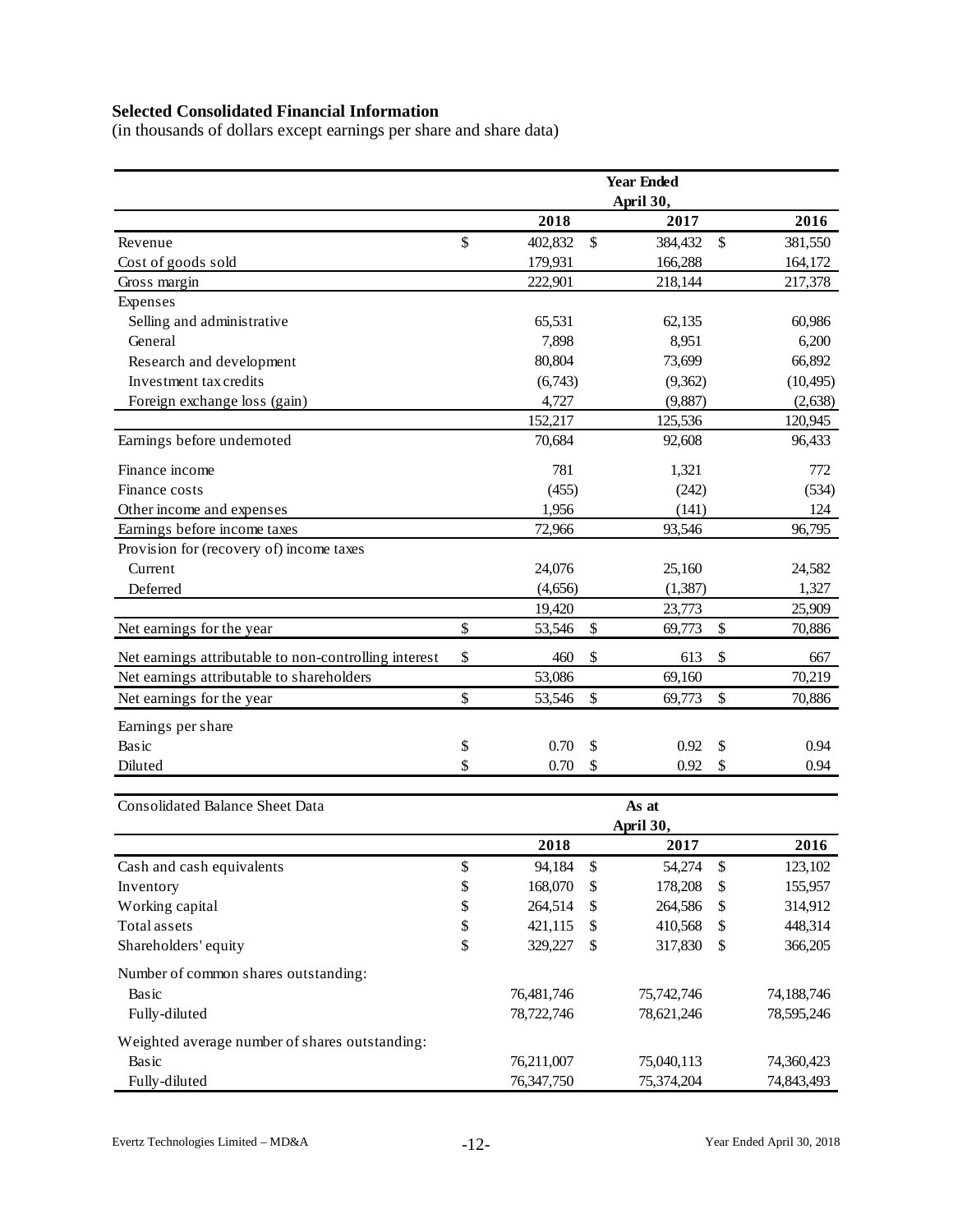#### **Consolidated Statement of Operations Data**

|                                                       | 2018       | 2017       | 2016       |
|-------------------------------------------------------|------------|------------|------------|
| Revenue                                               | 100.0%     | 100.0%     | 100.0%     |
| Cost of goods sold                                    | 44.7%      | 43.3%      | 43.0%      |
| Gross margin                                          | 55.3%      | 56.7%      | 57.0%      |
| Expenses                                              |            |            |            |
| Selling and administrative                            | 16.3%      | 16.2%      | 16.0%      |
| General                                               | 1.9%       | 2.2%       | 1.6%       |
| Research and development                              | 20.1%      | 19.2%      | 17.5%      |
| Investment tax credits                                | $(1.7\%)$  | $(2.4\%)$  | $(2.7\%)$  |
| Foreign exchange gain                                 | 1.2%       | $(2.6\%)$  | (0.7%)     |
|                                                       | 37.8%      | 32.6%      | 31.7%      |
| Earnings before undernoted                            | 17.5%      | 24.1%      | 25.3%      |
| Finance income                                        | 0.2%       | 0.3%       | 0.2%       |
| Finance costs                                         | $(0.1\%)$  | $(0.1\%)$  | $(0.1\%)$  |
| Other income and expenses                             | 0.5%       | $0.0\%$    | 0.0%       |
| Earnings before income taxes                          | 18.1%      | 24.3%      | 25.4%      |
| Provision for (recovery of) income taxes              |            |            |            |
| Current                                               | 6.0%       | 6.5%       | 6.4%       |
| Deferred                                              | $(1.2\%)$  | $(0.4\%)$  | 0.4%       |
|                                                       | 4.8%       | 6.1%       | 6.8%       |
| Net earnings for the year                             | 13.3%      | 18.2%      | 18.6%      |
| Net earnings attributable to non-controlling interest | 0.1%       | 0.2%       | 0.2%       |
| Net earnings attributable to shareholders             | 13.2%      | 18.0%      | 18.4%      |
| Net earnings for the year                             | 13.3%      | 18.2%      | 18.6%      |
| Earnings per share:                                   |            |            |            |
| <b>Basic</b>                                          | \$<br>0.70 | \$<br>0.92 | \$<br>0.94 |
| Diluted                                               | \$<br>0.70 | \$<br>0.92 | \$<br>0.94 |

#### **REVENUE AND EXPENSES**

#### *Revenue*

The Company generates revenue principally from the sale of software, equipment, and technology solutions to content creators, broadcasters, specialty channels and television service providers.

The Company markets and sells its products and services through both direct and indirect sales strategies. The Company's direct sales efforts focus on large and complex end-user customers. These customers have long sales cycles typically ranging from four to eight months before an order may be received by the Company for fulfillment.

The Company monitors revenue performance in two main geographic regions: (i) United States/Canada and (ii) International.

The Company currently generates approximately 60% to 70% of its revenue in the United States/Canada. The Company recognizes the opportunity to more aggressively target markets in other geographic regions and intends to invest in personnel and infrastructure in those markets.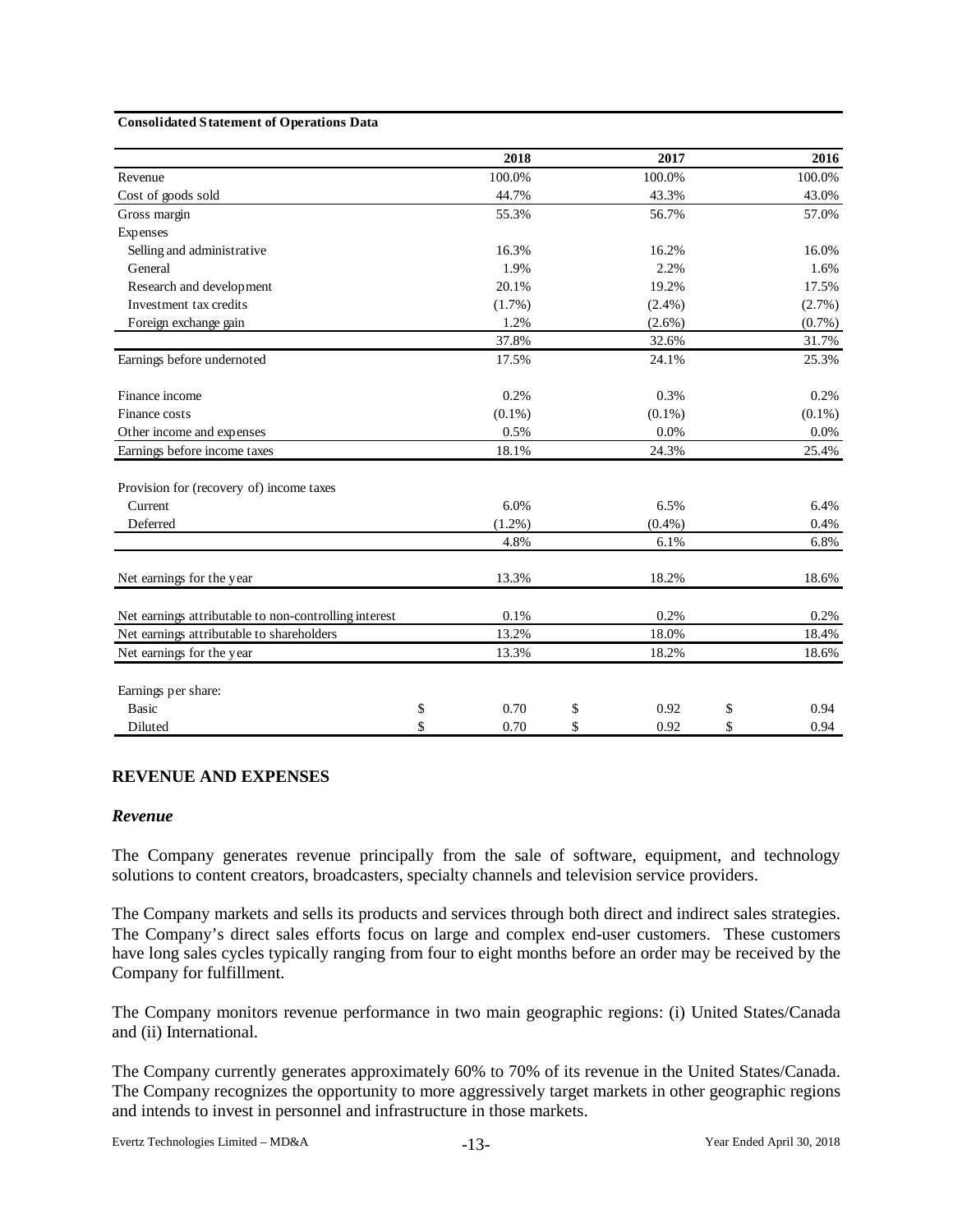While a significant portion of the Company's expenses are denominated in Canadian dollars, the Company collects substantially all of its revenues in currencies other than the Canadian dollar and therefore has significant exposure to fluctuations in foreign currencies, in particular the US dollar. Approximately 70% to 80% of the Company's revenues are denominated in US dollars.

### *Revenue*

| (In thousands of Canadian dollars) | <b>Year Ended</b><br>April 30, |         |  |         |  |         |
|------------------------------------|--------------------------------|---------|--|---------|--|---------|
|                                    |                                | 2018    |  | 2017    |  | 2016    |
| United States/Canada               | J                              | 252,770 |  | 229,082 |  | 216,009 |
| International                      |                                | 150.062 |  | 155.350 |  | 165,541 |
|                                    | чD                             | 402,832 |  | 384.432 |  | 381,550 |

Total revenue for the year ended April 30, 2018 was \$402.8 million, an increase of \$18.4 million or 5% as compared to revenue of \$384.4 million for the year ended April 30, 2017.

Revenue in the United States/Canada region was \$252.8 million for the year ended April 30, 2018, an increase of \$23.7 million or 10% when compared to revenue of \$229.1 million for the year ended April 30, 2017.

Revenue in the International region was \$150.1 million for the year ended April 30, 2018, a decrease of \$5.3 million or 3% as compared to revenue of \$155.4 million for the year ended April 30, 2017.

# *Cost of Sales*

Cost of sales consists primarily of costs of manufacturing and assembly of products. A substantial portion of these costs is represented by components and compensation costs for the manufacture and assembly of products as well as inventory obsolescence and write-offs. Cost of sales also includes related overhead, certain depreciation, final assembly, quality assurance, inventory management and support costs. Cost of sales also includes the costs of providing services to clients, primarily the cost of servicerelated personnel.

# *Gross Margin*

| (In thousands of Canadian dollars, |  |           | <b>Year Ended</b> |         |  |         |
|------------------------------------|--|-----------|-------------------|---------|--|---------|
| except for percentages)            |  | April 30, |                   |         |  |         |
|                                    |  | 2018      |                   | 2017    |  | 2016    |
| Gross margin                       |  | 222.901   |                   | 218.144 |  | 217,378 |
| Gross margin % of sales            |  | 55.3%     |                   | 56.7%   |  | 57.0%   |

Gross margin for the year ended April 30, 2018 was \$222.9 million, compared to \$218.1 million for the year ended April 30, 2017. As a percentage of revenue, the gross margin was 55.3% for the year ended April 30, 2018, as compared to 56.7% for the year ended April 30, 2017.

Gross margins vary depending on the product mix, geographic distribution and competitive pricing pressures and currency fluctuations. For the year ended April 30, 2018 the gross margin, as a percentage of revenue, was slightly less than the Company's targeted range due to an increase of \$3.9 million in inventory write-offs. The pricing environment continues to be very competitive with substantial discounting by our competition.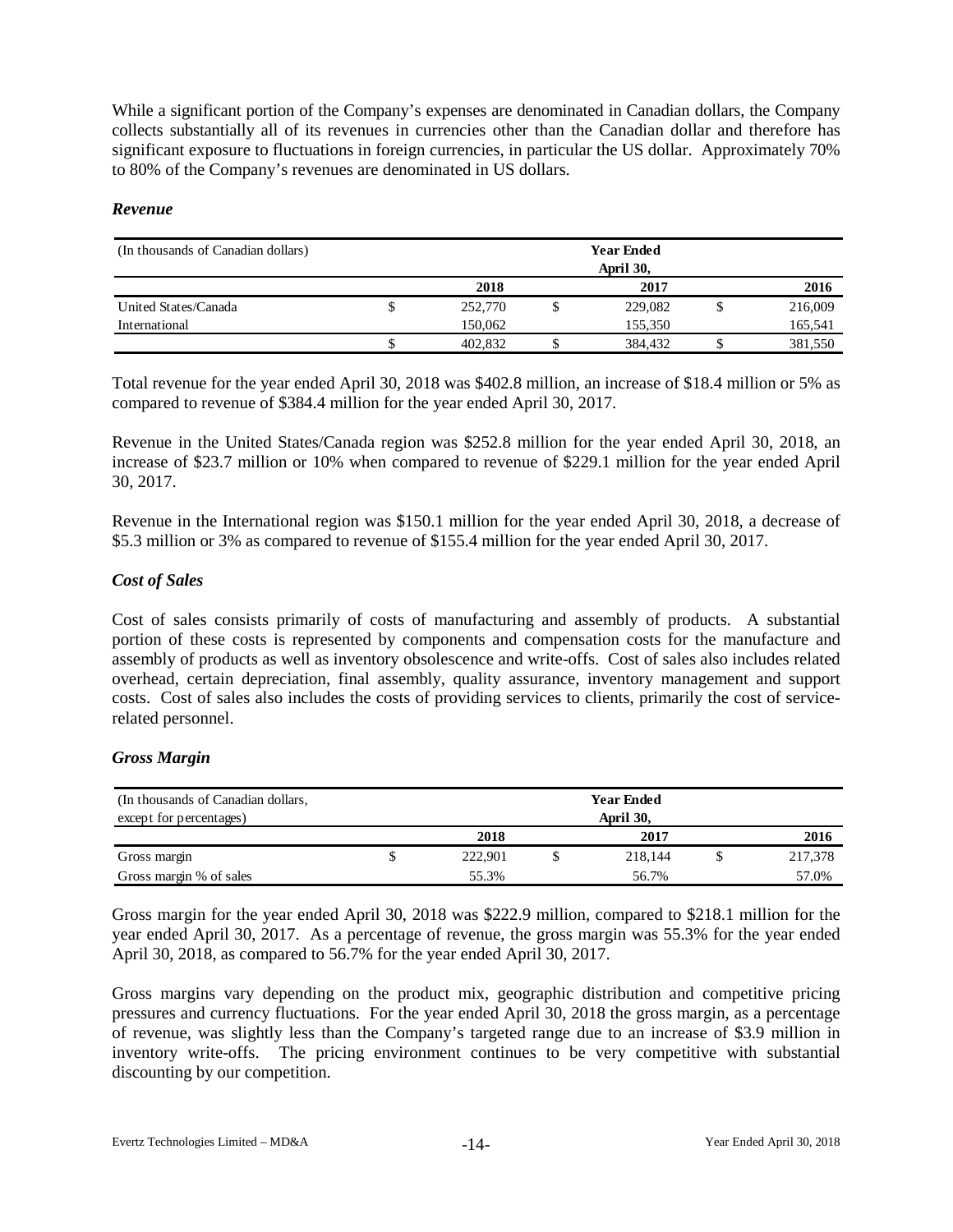The Company expects that it will continue to experience competitive pricing pressures. The Company continually seeks to build its products more efficiently and enhance the value of its product and service offerings in order to reduce the risk of declining gross margin associated with the competitive environment.

# *Operating Expenses*

The Company's operating expenses consist of: (i) selling, administrative and general; (ii) research and development and (iii) foreign exchange.

Selling expenses primarily relate to remuneration of sales and technical personnel. Other significant cost components include trade show costs, advertising and promotional activities, demonstration material and sales support. Selling and administrative expenses relate primarily to remuneration costs of related personnel, legal and professional fees, occupancy and other corporate and overhead costs. The Company also records certain depreciation and share based compensation charges as general expenses. For the most part, selling, and administrative expenses are fixed in nature and do not fluctuate directly with revenue. The Company has certain selling expenses that tend to fluctuate in regards to the timing of trade shows.

The Company invests in research and development to maintain its position in the markets it currently serves and to enhance its product portfolio with new functionality and efficiencies. Although the Company's research and development expenditures do not fluctuate directly with revenues, it monitors this spending in relation to revenues and adjusts expenditures when appropriate. Research and development expenditures consist primarily of personnel costs and material costs. Research and development expenses are presented on a gross basis (without deduction of research and development tax credits). Research and development tax credits associated with research and development expenditures are shown separately under research and development tax credits.

# *Selling and Administrative*

| (In thousands of Canadian dollars,    | <b>Year Ended</b> |  |        |  |        |  |
|---------------------------------------|-------------------|--|--------|--|--------|--|
| except for percentages)               | April 30,         |  |        |  |        |  |
|                                       | 2018              |  | 2017   |  | 2016   |  |
| Selling and administrative            | 65.531            |  | 62.135 |  | 60.986 |  |
| Selling and administrative % of sales | 16.3%             |  | 16.2%  |  | 16.0%  |  |

Selling and administrative expenses excludes stock based compensation, operation of non-production property, plant and equipment, and amortization of intangibles. Selling and administrative expenses for the year ended April 30, 2018 were \$65.5 million or 16.3% of revenue, as compared to selling and administrative expenses of \$62.1 million or 16.2% of revenue for the year ended April 30, 2017. Of the increase of \$3.4 million, approximately \$2.0 million was a result of increased professional fees.

# *Share Based Compensation*

In March 2016, the Company adopted a restricted share unit (RSU) plan to attract, motivate and compensate persons who are integral to the growth and success of the Company. During the year ended April 30, 2018, share based compensation expense associated with the plan was \$3.9 million as compared to \$3.4 million for the year ended April 30, 2017.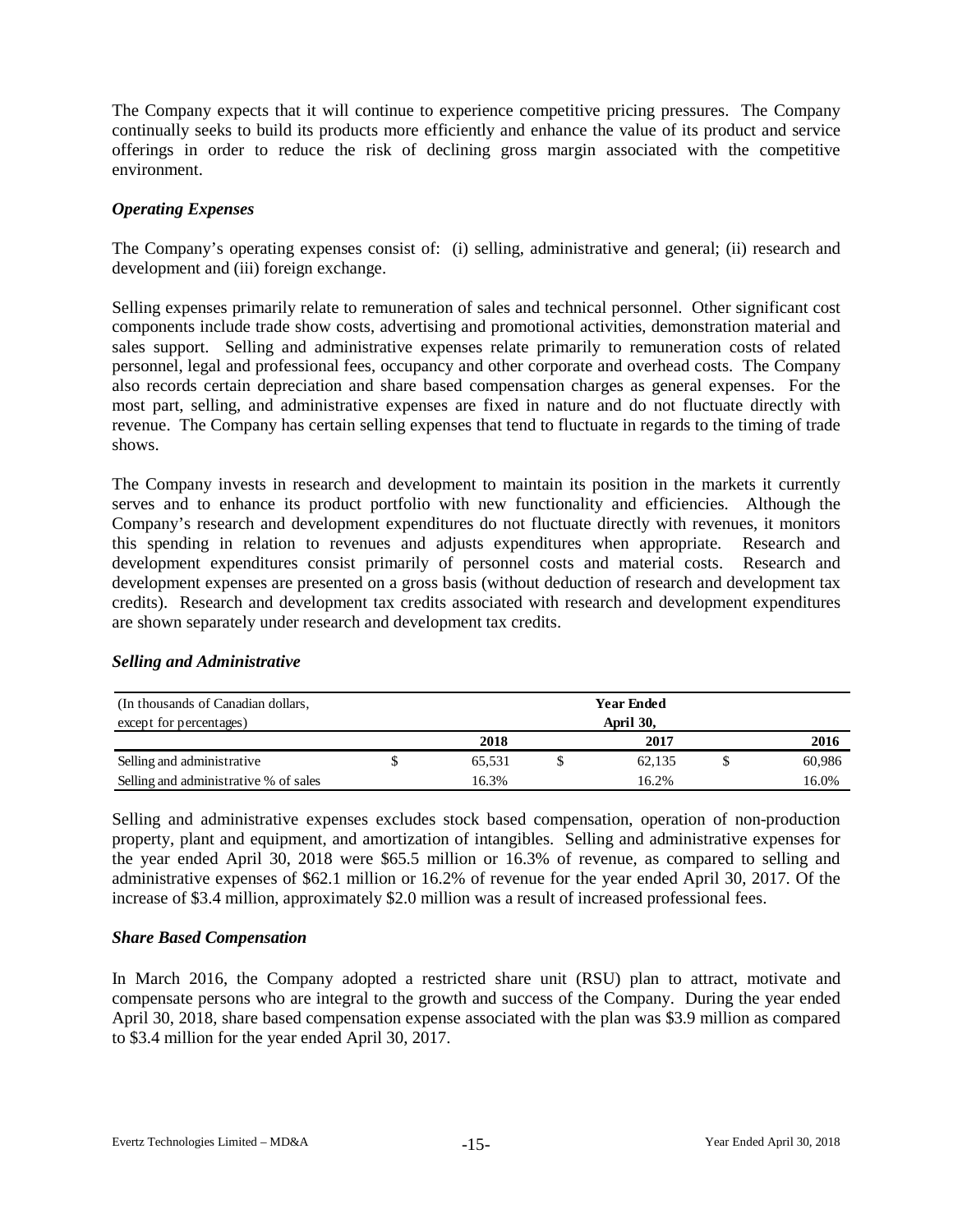### *Research and Development (R&D)*

| (In thousands of Canadian dollars,  | <b>Year Ended</b> |  |        |  |        |
|-------------------------------------|-------------------|--|--------|--|--------|
| except for percentages)             | April 30,         |  |        |  |        |
|                                     | 2018              |  | 2017   |  | 2016   |
| Research and development expenses   | 80,804            |  | 73.699 |  | 66,892 |
| Research and development % of sales | 20.1%             |  | 19.2%  |  | 17.5%  |

For the year ended April 30, 2018, gross R&D expenses were \$80.8 million, an increase of 9.6% or \$7.1 million as compared to an expense of \$73.7 million for the year ended April 30, 2017.

The increase of \$7.1 million was predominantly a result of planned growth of R&D personnel. This planned growth was to research new technologies to address new opportunities.

#### *Investment Tax Credits*

For the year ended April 30, 2018, investment tax credits were \$6.7 million compared to \$9.4 million for the year ended April 30, 2017. The decrease is driven by a \$4.5 million increase in reserves as a result of a SR&ED tax audit with which initial proposals were aggressive. The Company plans to defend and appeal their claims and nature.

#### *Foreign Exchange*

For the year ended April 30, 2018, the foreign exchange loss was \$4.7 million, as compared to a foreign exchange gain for the year ended April 30, 2017 of \$9.9 million. The current year loss was predominantly driven by the decrease in the value of the US dollar against the Canadian dollar since April 30, 2017.

#### *Finance Income, Finance Costs, Other Income and Expenses*

For the year ended April 30, 2018, finance income, finance costs, other income and expenses netted to a gain of \$2.3 million. The gain included a gain on disposal of property, plant and equipment of \$2.5 million.

### **LIQUIDITY AND CAPITAL RESOURCES**

| Liquidity and Capital Resources               | <b>Year Ended</b><br>April 30, |         |    |         |  |
|-----------------------------------------------|--------------------------------|---------|----|---------|--|
| (in thousands of dollars except ratios)       |                                |         |    |         |  |
| Key Balance Sheet Amounts and Ratios:         |                                | 2018    |    | 2017    |  |
| Cash and cash equivalents                     | J                              | 94,184  | S  | 54,274  |  |
| Working capital                               | Φ                              | 264,514 | \$ | 264,586 |  |
| Long-term assets                              | \$                             | 66,083  | \$ | 62,347  |  |
| Long-term debt                                | \$                             | 515     | \$ | 733     |  |
| Days sales outstanding in accounts receivable |                                | 78      |    | 106     |  |

| Statement of Cash Flow Summary           | <b>Year Ended</b> |           |           |  |  |  |  |  |
|------------------------------------------|-------------------|-----------|-----------|--|--|--|--|--|
|                                          |                   | April 30, |           |  |  |  |  |  |
|                                          | 2018              |           | 2017      |  |  |  |  |  |
| Operating activities                     | 98.378            |           | 64,513    |  |  |  |  |  |
| Investing activities                     | \$<br>(13,308)    | S         | (11,182)  |  |  |  |  |  |
| Financing activities                     | \$<br>(44, 545)   | \$        | (119,013) |  |  |  |  |  |
| Net increase (decrease) increase in cash | 39.910            |           | (68, 828) |  |  |  |  |  |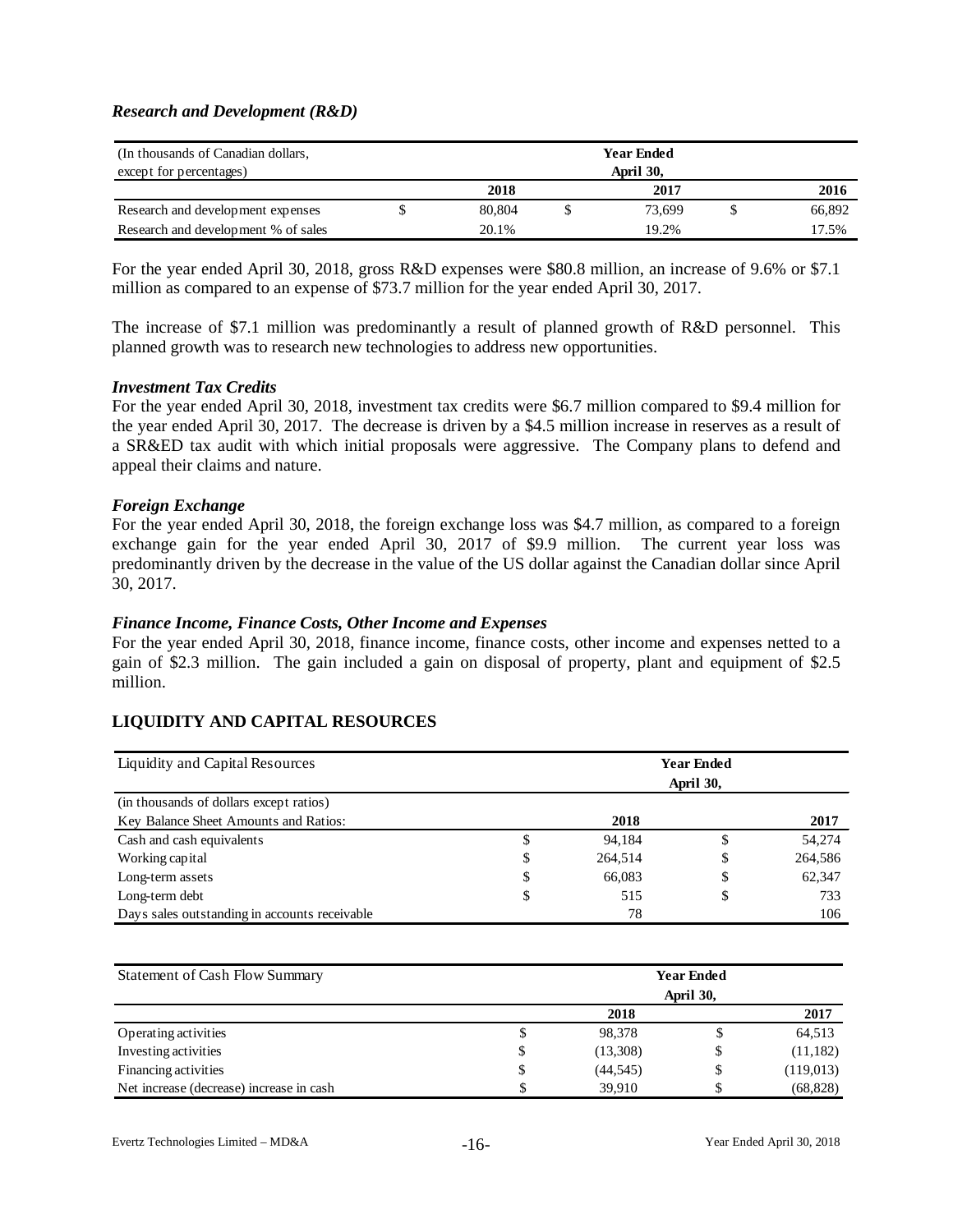# *Operating Activities*

For the year ended April 30, 2018, the Company generated cash from operations of \$98.4 million, compared to \$64.5 million for the year ended April 30, 2017. Excluding the effects of the changes in non-cash working capital and current taxes, the Company generated cash from operations of \$57.6 million for the year ended April 30, 2018 compared to \$81.1 million for the year ended April 30, 2017.

### *Investing Activities*

The Company used cash for investing activities of \$13.3 million for the year ended April 30, 2018 which was principally driven by the acquisition of capital assets of \$18.2 million and the acquisition of the remaining 20% of Antenna Technology Communications, Inc. for \$1.7 million, partially offset by the proceeds from the disposal of property, plant and equipment of \$6.5 million.

### *Financing Activities*

For the year ended April 30, 2018, the Company used cash from financing activities of \$44.5 million, which was principally driven by dividends paid of \$55.4 million, partially offset by the issuance of Capital Stock pursuant to the Company's Stock Option Plan of \$11.1 million.

# **WORKING CAPITAL**

As at April 30, 2018, the Company had cash and cash equivalents of \$94.2 million, compared to \$54.3 million at April 30, 2017.

The Company had working capital of \$264.5 million as at April 30, 2018 compared to \$264.6 million as at April 30, 2017.

The Company believes that the current balance in cash and plus future cash flow from operations will be sufficient to finance growth and related investment and financing activities in the foreseeable future.

Day sales outstanding in accounts receivable were 78 days at April 30, 2018 as compared to 106 for April 30, 2017.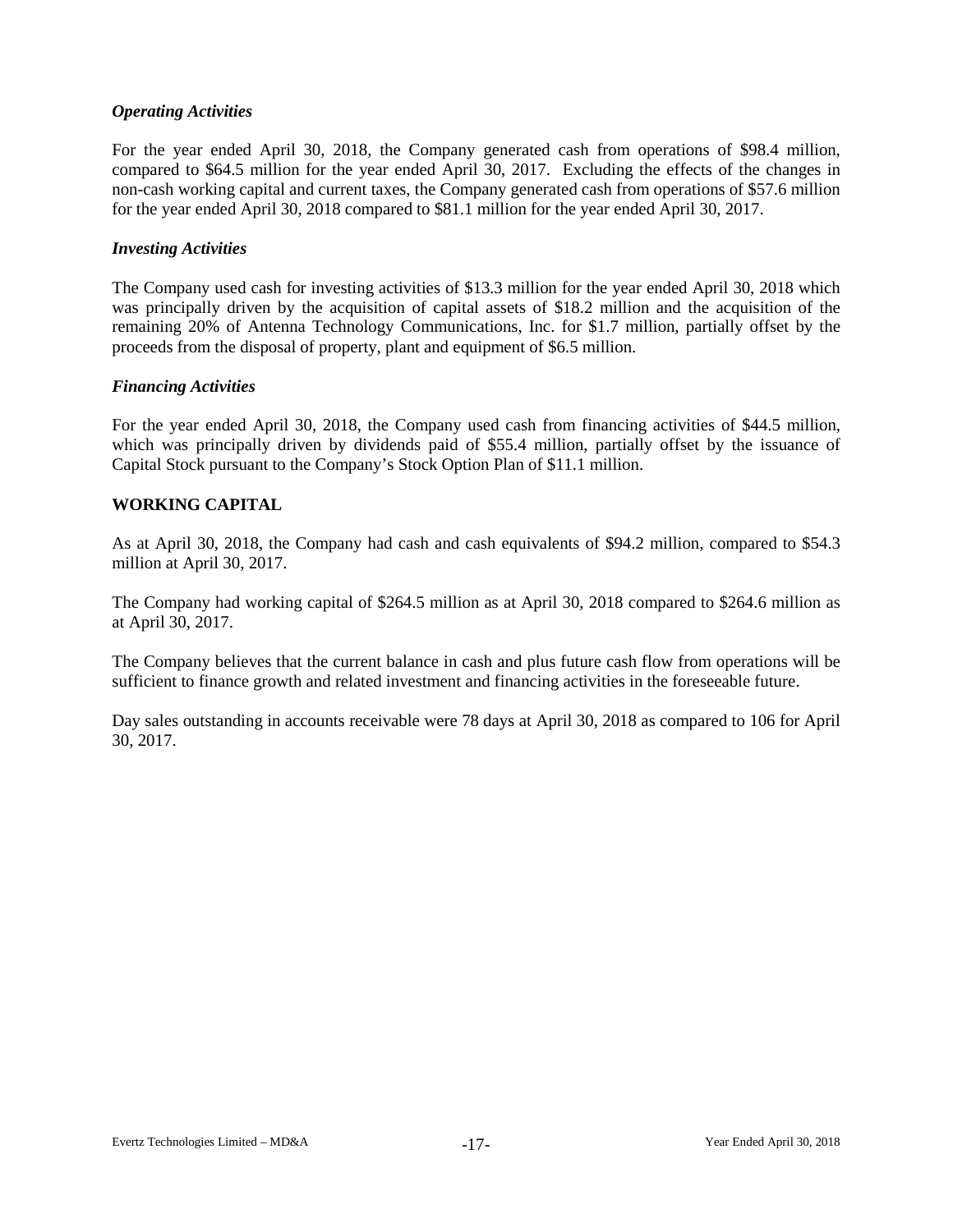# **SHARE CAPITAL STRUCTURE**

Authorized capital stock consists of an unlimited number of common and preferred shares.

|                                       |            | <b>Year Ended</b> |  |  |  |
|---------------------------------------|------------|-------------------|--|--|--|
|                                       | April 30,  |                   |  |  |  |
|                                       | 2018       | 2017              |  |  |  |
| Common shares                         | 76.481.746 | 75,742,746        |  |  |  |
| Stock options granted and outstanding | 2,241,000  | 2,878,500         |  |  |  |

### **FINANCIAL INSTRUMENTS**

The Company's financial instruments consist of cash and cash equivalents, trade and other receivables, trade and other payables and long term debt. Unless otherwise noted, it is management's opinion that the Company is not exposed to significant interest or credit risks arising from these financial instruments. The Company estimates the fair value of these instruments approximates the carrying values as listed below.

### *Fair Values and Classification of Financial Instruments:*

The following summarizes the significant methods and assumptions used in estimating the fair values of financial instruments:

- I. Quoted prices (unadjusted) in active markets for identical assets or liabilities.
- II. Inputs other than quoted prices included in level I that are observable for the asset or liability, either directly or indirectly. Cash and cash equivalents, trade and other receivables, trade and other payables, and long-term debt fair value measurements have been measured within level II.
- III. Inputs for the asset or liability that are not based on observable market data.

# **CONTRACTUAL OBLIGATIONS**

The following table sets forth the Company's contractual obligations as at April 30, 2018:

|                      | Payments Due by Period |        |                  |       |           |       |           |       |            |                          |
|----------------------|------------------------|--------|------------------|-------|-----------|-------|-----------|-------|------------|--------------------------|
| (In thousands)       |                        | Total  | Less than 1 Year |       | 2-3 Years |       | 4-5 Years |       | Thereafter |                          |
| Operating leases     |                        | 16.615 |                  | 4.738 |           | 4.627 |           | 3.195 |            | 4.055                    |
| Other long-term debt |                        | 898    |                  | 383   |           | 408   |           | 107   |            | $\overline{\phantom{0}}$ |
|                      |                        | 7.513  | D                | 5.121 |           | 5.035 |           | 3.302 |            | 4,055                    |

# **OFF-BALANCE SHEET FINANCING**

The Company does not have any off-balance sheet arrangements.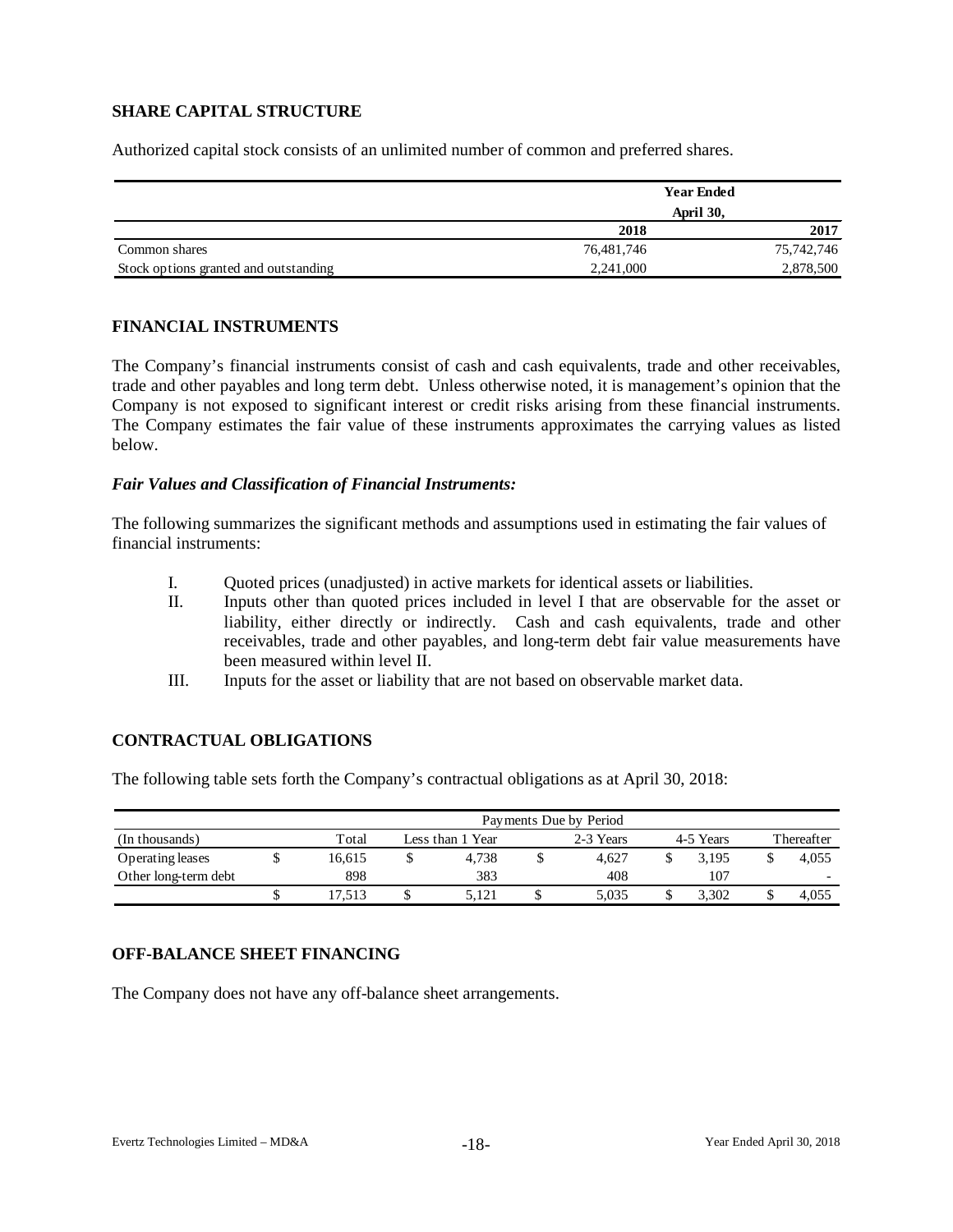# **RELATED PARTY TRANSACTIONS**

In the normal course of business, we may enter into transactions with related parties. These transactions occur under market terms consistent with the terms of transactions with unrelated arms-length third parties. The Company continues to lease a premise from a company in which two shareholders' each indirectly hold a 10% interest, continues to lease a facility from a company in which two shareholders each indirectly hold a 20% interest, continues to lease two facilities for manufacturing where two shareholders indirectly own 100% interest, continues to lease a facility from a company in which two shareholders each indirectly own a 35% interest, continues to lease a facility with a director who indirectly owns 100% and continues to lease a facility where two shareholders each indirectly own 46.6%.

# **SELECTED CONSOLIDATED QUARTERLY FINANCIAL INFORMATION**

The following table sets out selected consolidated financial information for each of the eight quarters ended April 30, 2018. In the opinion of management, this information has been prepared on the same basis as the audited consolidated financial statements. The operating results for any quarter should not be relied upon as any indication of results for any future period.

|                          | <b>Ouarter Ending</b> |          |          |              |         |          |           |     |         |             |          |          |          |          |          |  |
|--------------------------|-----------------------|----------|----------|--------------|---------|----------|-----------|-----|---------|-------------|----------|----------|----------|----------|----------|--|
| (In thousands)           | 2018                  |          |          |              | 2017    |          |           |     |         |             |          |          | 2016     |          |          |  |
| (Unaudited)              | Apr 30                |          | Jan 31   |              | Oct 31  |          | July 31   |     | Apr 30  |             | Jan 31   |          | Oct 31   |          | July 31  |  |
| Revenue                  | \$<br>92,988          |          | \$99,574 | \$           | 101,261 |          | \$109,009 | \$  | 106,734 |             | \$91,080 |          | \$99,592 |          | \$87,026 |  |
| Cost of goods sold       | 43,979                |          | 43,595   |              | 44,509  |          | 47,848    |     | 46,690  |             | 39,957   |          | 42,481   |          | 37,160   |  |
| Gross margin             | \$<br>49,009          |          | \$55,979 | \$.          | 56,752  |          | \$61,161  | \$. | 60.044  |             | \$51,123 |          | \$57,111 |          | \$49,866 |  |
| Operating expenses       | 37,406                |          | 38,944   |              | 32,878  |          | 42,989    |     | 32,531  |             | 38,704   |          | 29,225   |          | 25,076   |  |
| Earnings from operations | \$<br>11,603          |          | \$17,035 | \$           | 23,874  |          | \$18,172  | \$. | 27,513  |             | \$12,419 |          | \$27,886 |          | \$24,790 |  |
| Non-operating income     | 89                    |          | 2,169    |              | (58)    |          | 82        |     | (116)   |             | 359      |          | 363      |          | 332      |  |
| Earnings before taxes    | \$<br>11.692          | \$19,204 |          | 23,816<br>\$ |         | \$18,254 |           | \$. | 27,397  | \$12,778    |          | \$28,249 |          | \$25,122 |          |  |
| Net earnings             | \$<br>8,190           | \$14,532 |          | \$.          | 17,286  |          | \$13,078  | \$. | 20,547  | \$<br>9,637 |          | \$20,583 |          | \$18,393 |          |  |
|                          |                       |          |          |              |         |          |           |     |         |             |          |          |          |          |          |  |
| Net earnings per share:  |                       |          |          |              |         |          |           |     |         |             |          |          |          |          |          |  |
| Basic                    | \$<br>0.11            | \$       | 0.19     | \$           | 0.23    | \$       | 0.17      | \$  | 0.27    | \$          | 0.13     | \$       | 0.28     | \$       | 0.25     |  |
| Diluted                  | \$<br>0.11            | \$       | 0.19     | \$           | 0.23    | \$       | 0.17      | \$  | 0.27    | \$          | 0.13     | \$       | 0.27     | \$       | 0.25     |  |
| Dividends per share:     | \$<br>0.18            | \$       | 0.18     | \$           | 0.18    | \$       | 0.18      | \$  | 0.18    | \$          | 1.28     | \$       | 0.18     | \$       | 0.18     |  |

The Company's revenue and corresponding earnings can vary from quarter to quarter depending on the delivery requirements of our customers. Our customers can be influenced by a variety of factors including upcoming sports or entertainment events as well as their access to capital. Net earnings represent net earnings attributable to shareholders.

# **DISCLOSURE CONTROLS AND PROCEDURES**

Management, including the Chief Executive Officer and Chief Financial Officer, has evaluated the effectiveness of the Company's disclosure controls and procedures (as defined in National Instrument 52- 109 of the Canadian Securities Administrators) as of April 30, 2018.

Management has concluded that, as of April 30, 2018, the Company's disclosure controls and procedures were effective to provide reasonable assurance that material information relating to the Company would be made known to them by others within the Company, particularly during the period in which this report was being prepared.